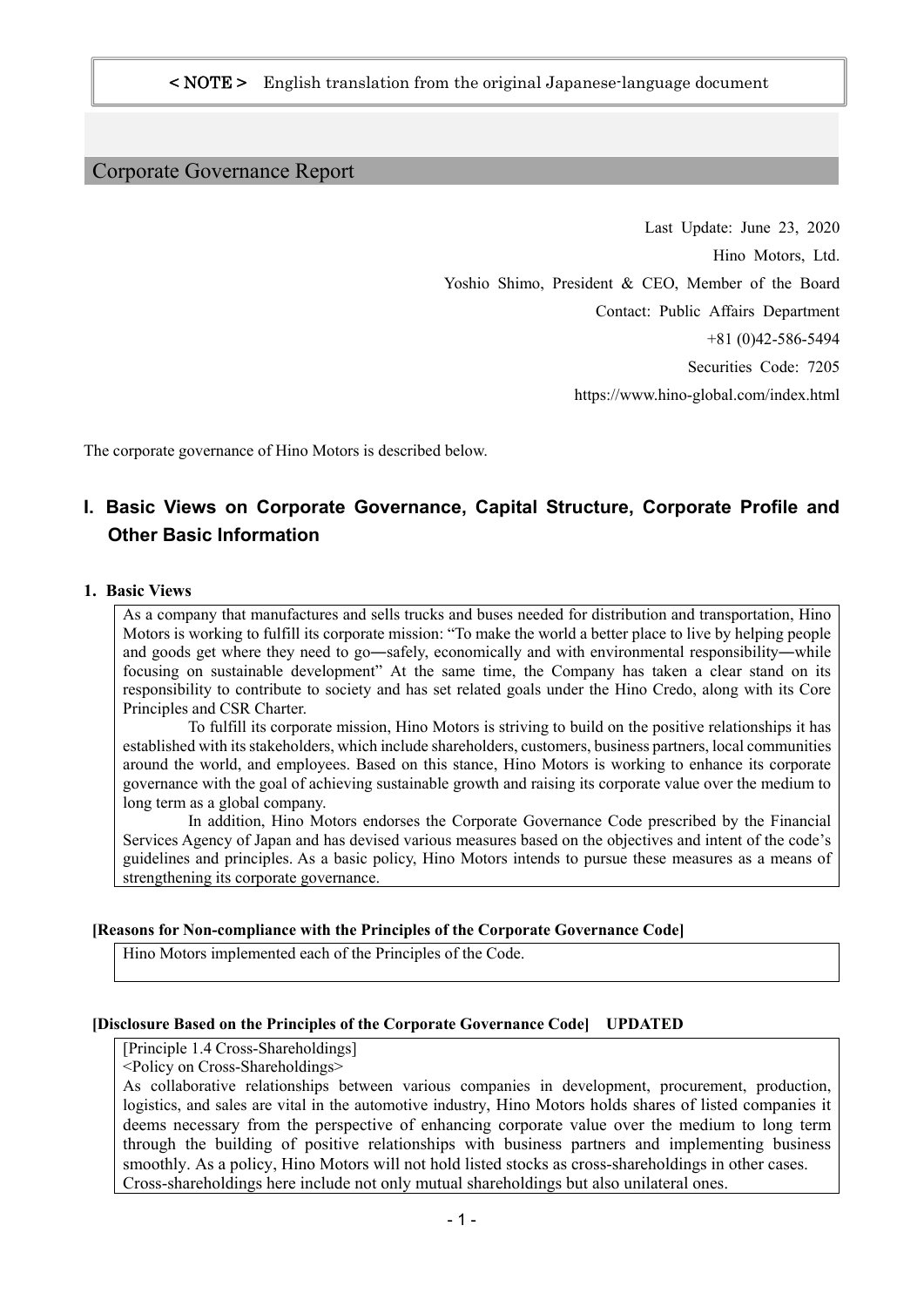Hino Motors' Board of Directors reviews the justification for ownership of cross-shareholdings annually through quantitative verification of returns, including associated profit and dividends received, in addition to qualitative verification of the purpose of ownership for each stock. The Company considers the orderly sale of stock when the justification for ownership is no longer recognized.

<Basic Policy on the Exercise of Voting Rights Related to Cross-Shareholdings>

With regard to the exercise of voting rights related to cross-shareholdings, Hino Motors makes a comprehensive decision on each proposal based on a judgement of whether a proposal will lead to an increase in corporate value from a medium- to -long- term perspective, whether a proposal will undermine the justification for ownership of the stock and other criteria.

[Principle 1.7 Related Party Transactions]

Hino Motors complies with the procedures stipulated in Japan's Companies Act regarding conflict of interest transactions with officers. In addition, transactions with executive vice presidents and senior managing officers who are not directors have to be approved by and reported to the Board of Directors. Moreover, regular checks are conducted by the Audit & Supervisory Board, Secretary Department, Finance & Accounting Department, and Legal and Intellectual Property Department.

 Sales of products and other goods to TOYOTA MOTOR CORPORATION, the parent company of Hino Motors, are determined in price negotiations each fiscal year by taking into account such factors as the market prices of raw materials and the contracted production volume. Other transactions with the parent company are conducted at a reasonable price following discussions with the parent company and take full account of such factors as market prices in the same way as for regular terms of transactions. The interest rate when borrowing funds is determined by taking the market interest rate into account in the same way as for regular transactions.

[Principle 2-6. Roles of Corporate Pension Funds as Asset Owners]

Hino Motors has established an expert committee so that the organization responsible for the corporate pension fund can take appropriate action, such as monitoring the investment manager, for proper management of the corporate pension reserve fund and the sound operation of the pension plan into the future. Hino Motors also strives to further strengthen the required human resources for the expert committee.

In addition, if necessary, external experts and the labor union are invited to the above expert committee to ensure that any conflicts of interest that may arise between the beneficiaries of corporate pension funds and the company are managed properly.

[Principle 3.1 Full Disclosure]

(1) Company objectives (management philosophy, etc.), business strategies and business plans Please refer to the HINO Credo and business strategies posted on the Hino Motors corporate website. HINO Credo https://www.hino-global.com/corp/about\_us/hino\_credo.html

Hino's business strategies for the future https://www.hino-global.com/corp/for\_investors/business\_strategy.html

(2) Basic views and guidelines on corporate governance Please refer to "I.1 Basic Views" in this document where this is noted.

(3) Board policies and procedures determining the remuneration of the senior management and directors Please refer to II.1 Director Remuneration and Policy on Determining Remuneration Amounts and Calculation Methods in this document, which notes the policies and procedures in determining the remuneration of senior management and directors.

(4) Board policies and procedures in the appointment and dismissal of senior management and the nomination of directors and Audit & Supervisory Board member candidates

The policies and procedures for the appointment and dismissal of senior management and the nomination of candidates for directors and Audit & Supervisory Board members at Hino Motors are as below.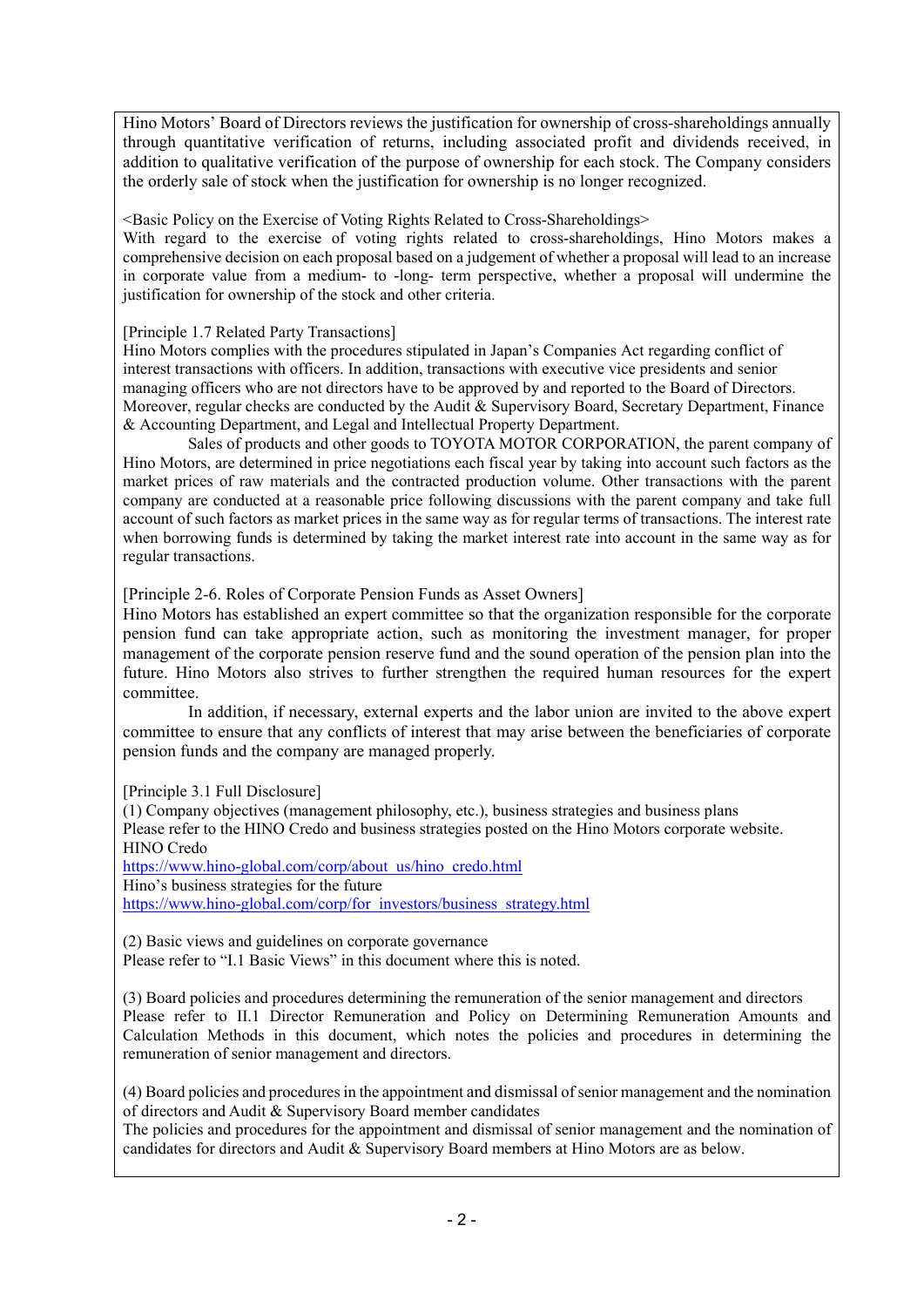#### <Policies>

Hino Motors selects human resources who are capable of contributing to sustained growth, giving comprehensive consideration to factors such as the credentials, character and insight of each person from the viewpoints of appropriate and swift decision making, the right person for the job, and diversity. Hino Motors selects outside directors/Audit & Supervisory Board members from the viewpoint of enhancing management monitoring and supervisory functions, giving comprehensive consideration to factors such as experience of corporate management at other companies, industry understanding, and expertise in addition to independence.

#### <Procedures>

Each year, personnel are submitted to and approved by the general meeting of shareholders after approval by the Board of Directors. A Proposal Review Committee for Officers meeting composed of the Chairman, the President and the independent director prepares a proposal to be submitted to the Board of Directors and a proposal to be recommended to the Audit & Supervisory Board for the nomination of candidates for directors and Audit & Supervisory Board members. (meeting held in November 2019)

- Directors shall be approved after deliberation by the general meeting of shareholders in light of a resolution of a tentative offer made by the Board of Directors.
- Audit & Supervisory Board members shall be deliberated and approved by the general meeting of shareholders in light of a resolution of a tentative offer made by the Board of Directors, with the consent of the Audit & Supervisory Board.

(5) Explanations with respect to the individual appointments and dismissals and nominations based on the board policies and procedures in the appointment of the senior management and the nomination of directors and Audit & Supervisory Board member candidates:

Refer to the Notice of Convocation for the General Meeting of Shareholders posted on the corporate website, which contains explanations with respect to the appointments and dismissals of senior management and the nominations of individual directors and Audit & Supervisory Board members.

[Principle 4.1 Roles and Responsibilities of the Board (1)]

Supplementary Principle 4.1.1

The Board of Directors at Hino Motors decides on the implementation of important business as well as supervising the execution of duties by the directors. Hino Motors has also secured a system to ensure that the duties of the directors are executed efficiently. The Board of Directors and the directors lead and supervise the executive officers based on management policy while collaborating with them from a management perspective. At the same time, they delegate executive authority in each organization to chief officers, deputy chief officers, officers in each region, operating officers, and deputy operating officers to carry out flexible decision making.

 Matters relating to the judgements and decisions of the Board of Directors and matters related to the scope of delegation to and the judgements and decisions of chief officers, deputy chief officers, officers in charge of each region, operating officers, and deputy operating officers are clearly stipulated in the Articles of Incorporation of the Company and the Regulations of the Board of Directors in addition to the Regulations for Approval of Important Issues. Of these, the Regulations of the Board of Directors defines the matters to be resolved and reported at the Board of Directors as follows, and these matters are deliberated and resolved at the Board of Directors' meeting composed of the Chairperson of the Board of Directors and all the directors.

<Matters to be resolved>

(1) Matters provided for in Japan's Companies Act and other laws and regulations

(2) matters provided for the Company's Articles of Incorporation

(3) matters delegated by resolution of the general meeting of shareholders

(4) other important matters of management

<Matters to be reported>

(1) The state of execution of business and other matters provided for in Japan's Companies Act and other laws and regulations

(2) Other matters deemed necessary by the Board of Directors

[Principle 4.9 Independence Standards and Qualification for Independent Directors] Please refer to II. 1 Independent Directors/Audit & Supervisory Board Members in this document.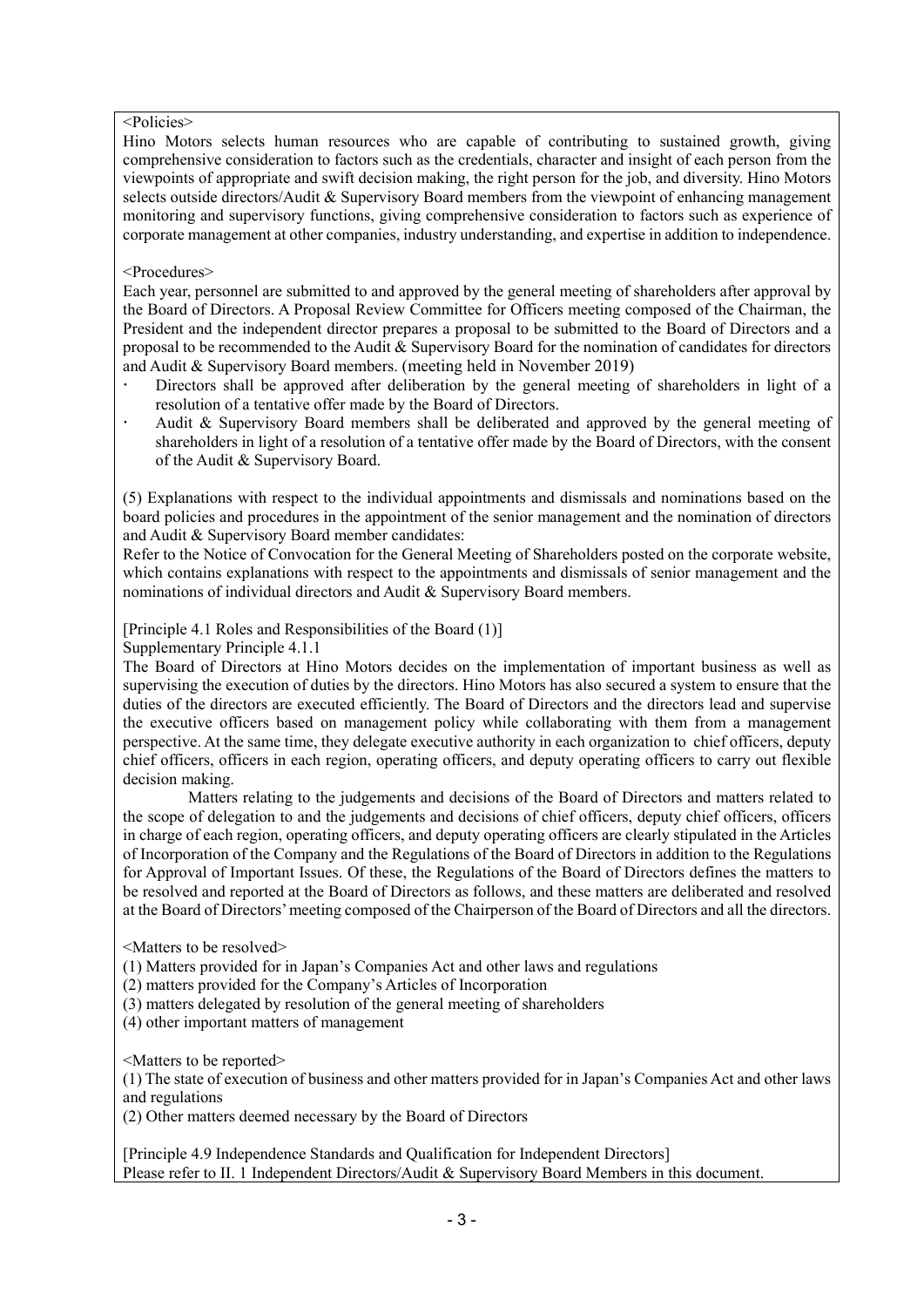[Principle 4.11 Preconditions for Board and Audit & Supervisory Board Effectiveness] Supplementary Principle 4.11.1

Please refer to the preceding [Principle 3.1 Full Disclosure] under which this is noted in iv) Board policies and procedures in the appointment of the senior management and the nomination of directors and Audit  $\&$ Supervisory Board member candidates.

#### Supplementary Principle 4.11.2

The concurrent service of officers at other listed companies is noted in the *HINO Report* (Business Report) and the Notice of Convocation for the General Meeting of Shareholders posted on the Company's corporate website as well as on EDINET (Electronic Disclosure for Investors' NETwork). Please refer to the Securities Report.

Supplementary Principle 4.11.3

Hino Motors established a Corporate Governance Committee with the aim of increasing the effectiveness of corporate governance and further contributing to sustained growth and enhancement of corporate value.

In addition to initiating discussion on the form that the Board of Directors should take (recommendations to the Board of Directors as necessary) and the sharing of management information involving all of the independent directors and non full-time director, the Corporate Governance Committee has implemented an evaluation of the effectiveness of the Board of Directors.

An outline of the evaluation conducted (once a year) this year, its results, and an outline of the measures for improvement of the issues identified are presented below.

(1) Subjects of evaluation (evaluation method)

- All directors, including outside directors (questionnaire-style self-evaluation)
- (2) Objective of evaluation
- Establishment of the plan-do-check-act (PDCA) cycle in order to continuously improve and enhance the functions of the Board of Directors

(3) Areas of evaluation

- Evaluation of the roles and responsibilities that the Board of Directors should fulfill (including the roles and responsibilities of the Board in General Principle 4 of the Corporate Governance Code)
- Evaluation of the structures that support the effectiveness of the Board of Directors (composition and operation of the Board of Directors, the quality of discussion at the Corporate Governance Committee, and support for the activities of outside directors, etc.)
- (4) Evaluation Results
	- Overall, the Board of Directors operates appropriately and engages in free, vigorous and constructive discussion on key matters such as corporate strategy while responding to changes in the environment. It decided on specific execution of operations based on this direction and supervised the progress.

 It also scrutinized the structure of the Board of Directors that would be best for Hino Motors and reconsidered the composition of the Board of Directors. It was affirmed that the decision-making process in execution of each the company's business was appropriate, and that the directors fulfill their obligations for mutual oversight.

- On the other hand, issues were identified such as the strengthening of efforts to address risk as a whole, including trends such as infectious diseases and cyber security. Moreover, the strengthening of supervision of the implementation status of important matters remained an ongoing issue.
- (5) Improvement measures

Going forward, the Board of Directors will operate following a full review of the improvement measures below in particular.

- ・Strengthening the understanding and sharing of information on various risks, and strengthening the risk management system and structure
- ・Confirming the execution status of important issues to be supervised and following up thoroughly

[Principle 4.14 Training for Directors and Audit & Supervisory Board Members] Supplementary Principle 4.14.2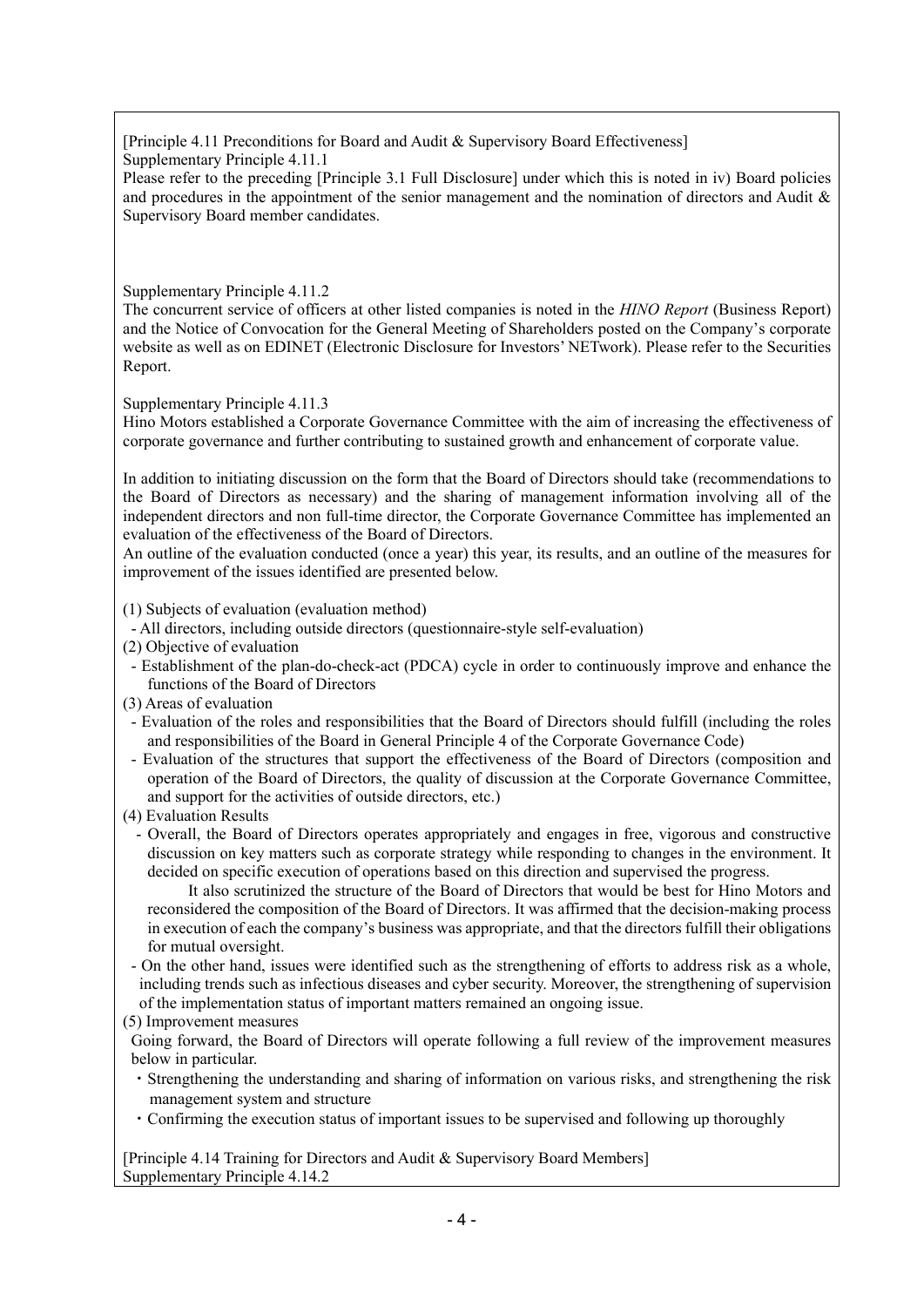Hino Motors will establish opportunities for training and activities from the perspective of identifying changes in the environment and other factors to promote sustained growth in addition to understanding and practicing the HINO Credo which is "to make the world a better place by helping people and goods get to where they need to — safely, economically and with environmental responsibility — while focusing on sustainable development."

#### [Principle 5.1 Policy for Constructive Dialogue with Shareholders]

Hino Motors believes that timely and appropriate disclosure of business information is important in order to deepen an accurate understanding of the Company. Based on this view, Hino Motors strives for constructive dialogue with shareholders and investors and aims to increase corporate value over the medium to long term by taking the opinions obtained through this dialogue seriously and using them as reference information in the management of the Company.

#### <Forums for and Views on Dialogue>

#### 1. General Meeting of Shareholders

Hino Motors views the General Meeting of Shareholders as a forum for important dialogue with all of its shareholders and believes that it deepens understanding of the Company through reports on subjects that include the progress of operations and outcomes and issues to be addressed as well as question and answer sessions. The opinions received from shareholders through this dialogue are then used as reference information in the management of the Company.

 Moreover, Hino Motors strives to enhance information provision through such means as holding facility tours for shareholders who wish to visit on dates other than the day of the General Meeting of Shareholders.

#### 2. Other

With regards to forums for dialogue other than the General Meeting of Shareholders, Hino Motors provides mass media announcements and analyst briefings on financial results each quarter, and the Company President also takes part in these forums each six-monthly period.

In addition, the Company holds various press conferences and briefings when appropriate in an effort to further deepen understanding of its management strategy and business content. Dialogue is also held with investors, including regular participation by the director in charge of the Public Affairs Department in conferences organized by securities companies.

 Furthermore, the Company responds to individual questions and requests for interviews as appropriate based on the nature of the request and other factors.

 The director in charge of the Public Affairs Department oversees dialogue other than the General Meeting of Shareholders, covering the implementation as well as in-house cooperation including regular meetings between the departments concerned. When necessary, this director reports on the opinions obtained through the dialogue, passing them on as feedback to senior management.

#### <Management of Insider Information>

In addition to the operation of in-house regulations on insider trading, Hino Motors strives to prevent the unintended leakage of insider information by further raising awareness through attendance at various seminars and participation in training and rigorous management for officers and employees involved in dialogue.

 A number of employees also participate in forums for dialogue together in an effort to check and monitor each other.

Before the day when the financial results for each quarter are announced, the Company refuses requests for interviews concerning performance and also refrains from responding to similar inquiries.

(Establishment of silent period for approximately one month before announcement of financial results)

<Identification of Shareholder Ownership Structure>

Hino Motors identifies its shareholder ownership structure in a timely manner using an external data service company and other means and strives to utilize this information in dialogue.

#### **2. Capital Structure**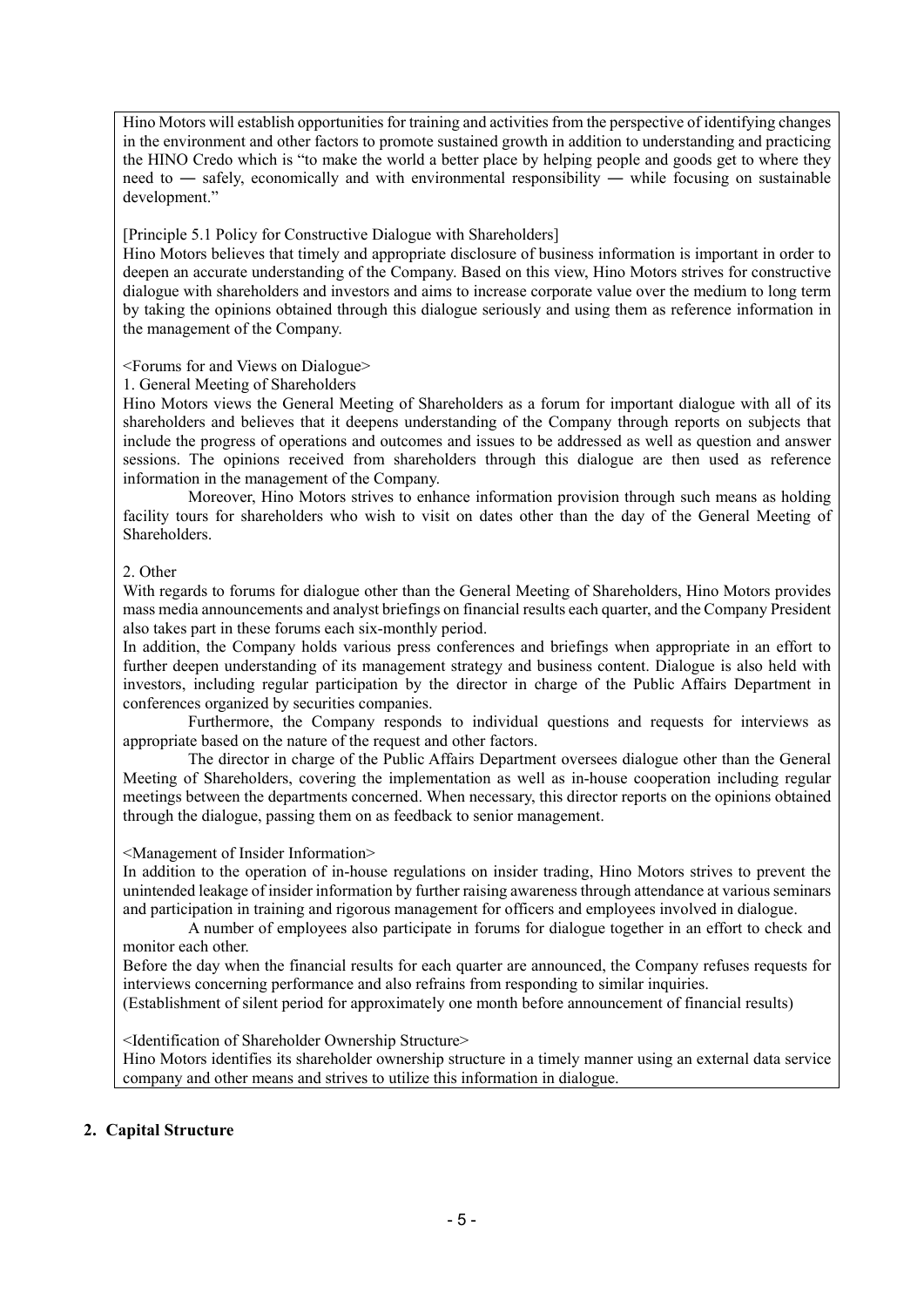| Percentage of Shares Held by Foreign |  |  | From 10% to less than 20% |
|--------------------------------------|--|--|---------------------------|
| Investors                            |  |  |                           |

#### **[Description of Major Shareholders] UPDATED**

| Name / Company Name                                  | Number of Shares Owned | Percentage $(\% )$ |
|------------------------------------------------------|------------------------|--------------------|
| TOYOTA MOTOR CORPORATION                             | 287,897,126            | 50.14              |
| The Master Trust Bank of Japan, Ltd. (Trust Account) | 46,692,900             | 8.13               |
| Japan Trustee Services Bank, Ltd. (Trust Account)    | 23,836,700             | 4.15               |
| Japan Trustee Services Bank, Ltd. (Trust Account 9)  | 9,252,600              | 1.61               |
| Japan Trustee Services Bank, Ltd. (Trust Account 7)  | 6,612,800              | 1.15               |
| BNYM SA/NV FOR BNYM FOR BNYM GCM CLIENT              | 5,274,949              | 0.92               |
| <b>ACCTS M ILM FE</b>                                |                        |                    |
| J.P. Morgan Bank Luxembourg S. A. 1300000            | 5,242,203              | 0.91               |
| Japan Trustee Services Bank, Ltd. (Trust Account 5)  | 5,083,200              | 0.89               |
| Tokio Marine & Nichido Fire Insurance Co., Ltd.      | 4,884,060              | 0.85               |
| JP Morgan Chase Bank 385151                          | 4,730,851              | 0.82               |

| Existence of Controlling<br>(excluding parent company) | Shareholders |                                                                                   |
|--------------------------------------------------------|--------------|-----------------------------------------------------------------------------------|
| <b>Existence of Parent Company</b>                     |              | TOYOTA MOTOR CORPORATION<br>(listed stock exchanges: Tokyo, Nagoya, and overseas) |

―

Supplementary Explanation

#### **3. Corporate Attributes**

| Listed Stock Market and Market Section        | Tokyo Stock Exchange First Section, Nagoya<br><b>Stock</b><br><b>Exchange First Section</b> |  |  |  |  |  |  |  |
|-----------------------------------------------|---------------------------------------------------------------------------------------------|--|--|--|--|--|--|--|
| Fiscal Year-End                               | March                                                                                       |  |  |  |  |  |  |  |
| Type of Business                              | Transportation equipment                                                                    |  |  |  |  |  |  |  |
| Number of Employees (consolidated) as of the  | More than $1,000$                                                                           |  |  |  |  |  |  |  |
| End of the Previous Fiscal Year               |                                                                                             |  |  |  |  |  |  |  |
| Sales (consolidated) as of the End of the     | More than ¥1 trillion                                                                       |  |  |  |  |  |  |  |
| Previous Fiscal Year                          |                                                                                             |  |  |  |  |  |  |  |
| Number of Consolidated Subsidiaries as of the |                                                                                             |  |  |  |  |  |  |  |
| End of the Previous Fiscal Year               | From 50 companies to less than 100 companies                                                |  |  |  |  |  |  |  |

# **4. Policy on Measures to Protect Minority Shareholders in Conducting Transactions with Controlling Shareholder UPDATED**

Toyota Motor Corporation is the parent company of Hino Motors and holds 50.2 % of the voting rights (50. 3 % when indirect holdings are included) in the Company as of March 31, 2020. Sales of products and other goods to the parent company are determined in price negotiations each fiscal year by taking into account such factors as the market prices of raw materials and the contracted production volume. Other transactions with the parent company are conducted at a reasonable price following discussions with the parent company and take full account of such factors as market prices in the same way as for regular terms of transactions. The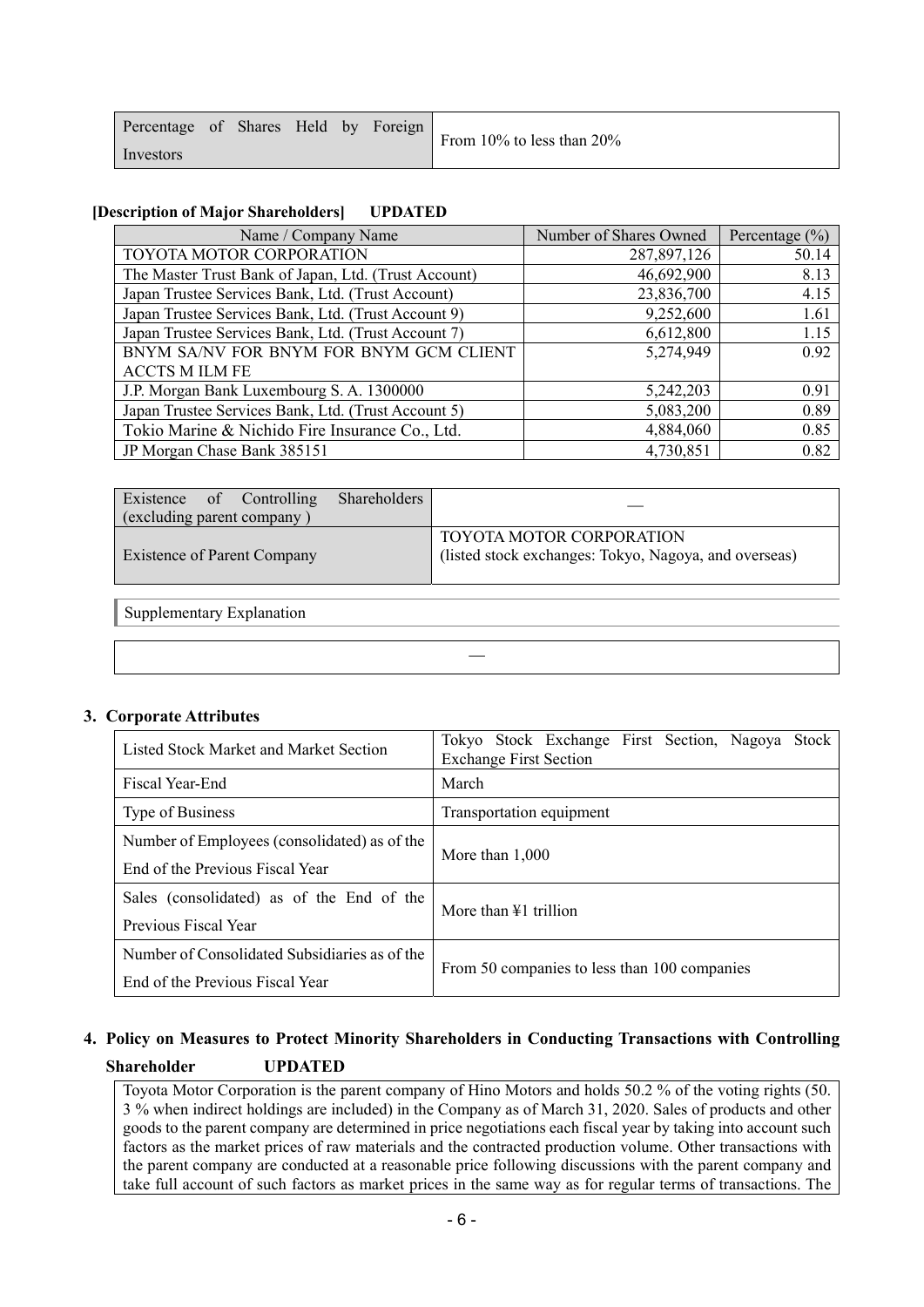interest rate when borrowing funds is determined by taking the market interest rate into account in the same way as for regular transactions. Consequently, it is considered that transactions with the parent company do not harm the rights of the Company or, consequently, of minority shareholders.

#### **5. Other Special Circumstances which may have Material Impact on Corporate Governance**

In conducting business activities as a member of the Toyota Group, Hino Motors strives for collaboration and cooperation with Toyota Group companies to strengthen its management base. Meanwhile, the Company has the Hino Group's unique Hino brand business that includes trucks, buses and engines, which accounts for 73% of Company sales, and engages in independent product planning, research and development, procurement, production and sales activities. While complying with the policies of the Group overall as a member of the Toyota Group, Hino Motors has established its own corporate governance framework.

# **II. Business Management Organization and Other Corporate Governance Systems regarding Decision-making, Execution of Business, and Oversight in Management**

#### **1. Organizational Structures and Organizational Operations**

| <b>Organization Form</b> | Company with an Audit & Supervisory Board |
|--------------------------|-------------------------------------------|
|--------------------------|-------------------------------------------|

#### **[Directors]**

| Maximum Number of Directors Stipulated in<br>Articles of Incorporation | 15                                                   |  |  |  |  |
|------------------------------------------------------------------------|------------------------------------------------------|--|--|--|--|
| Term of Office Stipulated in Articles of<br>Incorporation              | One year                                             |  |  |  |  |
| Chairperson of the Board                                               | Chairman (except when President serves concurrently) |  |  |  |  |
| Number of Directors UPDATED                                            | Nine                                                 |  |  |  |  |
| Appointment of Outside Directors                                       | Appointed                                            |  |  |  |  |
| Number of Outside Directors<br><b>UPDATED</b>                          | Three                                                |  |  |  |  |
| Number of Independent Directors UPDATED                                | Three                                                |  |  |  |  |

Outside Directors' Relationship with the Company (1) UPDATED

| Name               | Attribute            | Relationship with the Company* |  |              |   |   |  |   |   |  |  |  |
|--------------------|----------------------|--------------------------------|--|--------------|---|---|--|---|---|--|--|--|
|                    |                      | а                              |  | $\mathbf{c}$ | d | e |  | g | h |  |  |  |
| Toshitaka Hagiwara | From another company |                                |  |              |   |   |  |   |   |  |  |  |
| Motokazu Yoshida   | From another company |                                |  |              |   |   |  |   |   |  |  |  |
| Koichi Muto        | From another company |                                |  |              |   |   |  |   |   |  |  |  |

Categories for "Relationship with the Company"

\* "○" when the director presently falls or has recently fallen under the category; " $\triangle$ " when the director fell under the category in the past

\* "●" when a close relative of the director presently falls or has recently fallen under the category;

"▲"when a close relative of the director fell under the category in the past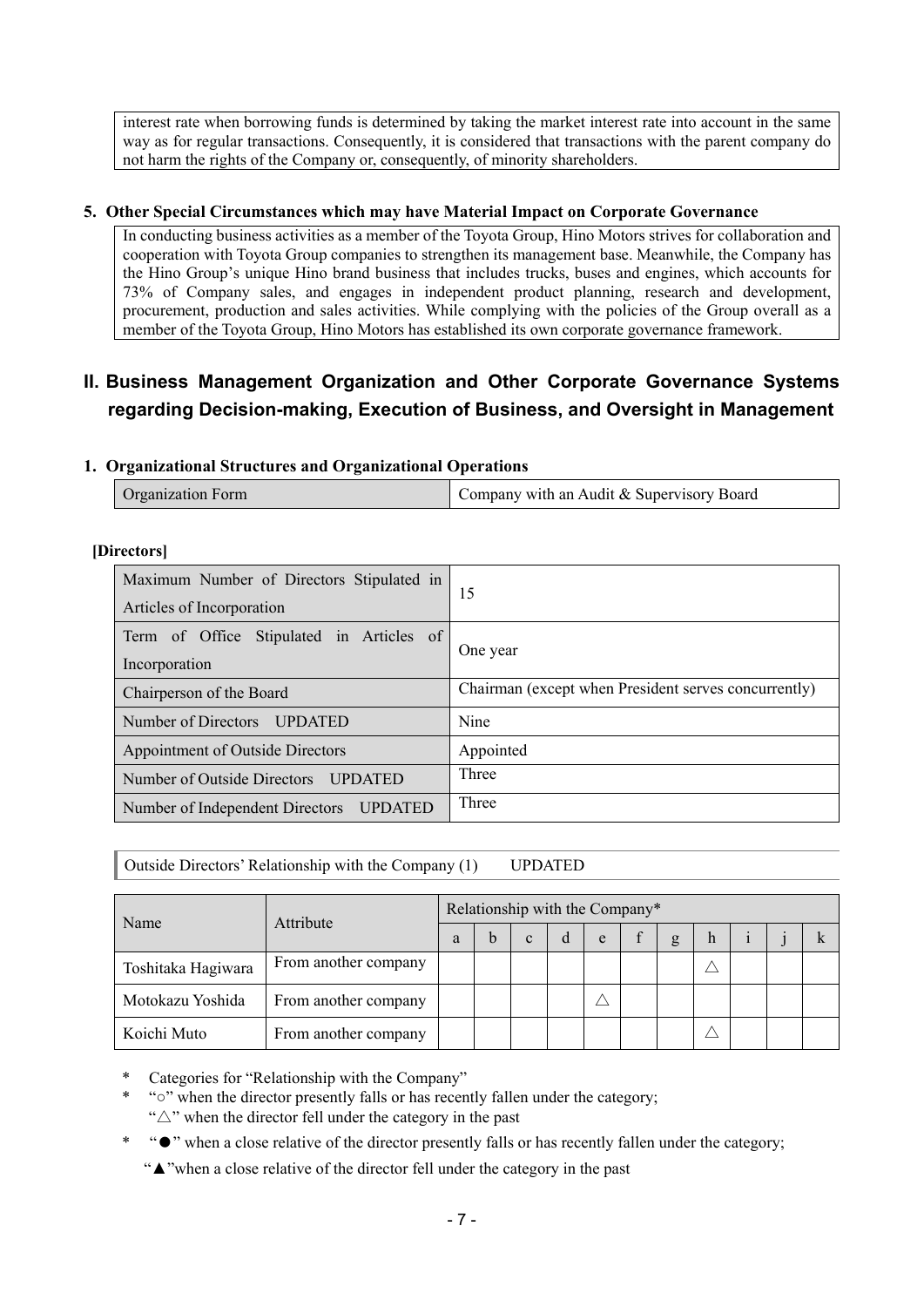- a. Executive of the Company or its subsidiaries
- b. Non-executive director or executive of a parent company of the Company
- c. Executive of a fellow subsidiary company of the Company
- d. A party whose major client or supplier is the Company or an executive thereof
- e. Major client or supplier of the listed company or an executive thereof
- f. Consultant, accountant or legal professional who receives a large amount of monetary consideration or other property from the Company besides compensation as a director/Audit & Supervisory Board member
- g. Major shareholder of the Company (or an executive of the said major shareholder if the shareholder is a legal entity)
- h. Executive of a client or supplier company of the Company (which does not correspond to any of d, e, or f) (the director himself/herself only)
- i. Executive of a company, between which and the Company outside directors/Audit & Supervisory Board members are mutually appointed (the director himself/herself only)
- j. Executive of a company or organization that receives a donation from the Company (the director himself/herself only)
- k. Others

|                    | Designation as | Supplementary                 | Reasons of Appointment                      |
|--------------------|----------------|-------------------------------|---------------------------------------------|
| Name               | Independent    | Explanation of                |                                             |
|                    | Director       | the Relationship              |                                             |
| Toshitaka Hagiwara | O              | Hino Motors conducts          | In order to utilize his extensive           |
|                    |                | transactions with the         | experience and deep insight as a            |
|                    |                | <b>Financial Accounting</b>   | management expert in the Company's          |
|                    |                | <b>Standards Foundation</b>   | management. Hino Motors has                 |
|                    |                | where Toshitaka               | designated Toshitaka Hagiwara as an         |
|                    |                | Hagiwara previously           | independent director because there is no    |
|                    |                | served as an executive        | risk of a conflict of interest with general |
|                    |                | officer. However, as          | shareholders.                               |
|                    |                | there is judged to be no      |                                             |
|                    |                | risk of an impact on the      |                                             |
|                    |                | judgements of                 |                                             |
|                    |                | shareholders and              |                                             |
|                    |                | investors in light of the     |                                             |
|                    |                | size and nature of the        |                                             |
|                    |                | transactions, a summary       |                                             |
|                    |                | has been omitted.             |                                             |
| Motokazu Yoshida   | $\bigcirc$     | Hino Motors conducts          | In order to utilize his extensive           |
|                    |                | important transactions        | experience and deep insight as a            |
|                    |                | with Mitsui & Co., Ltd.       | management expert in the Company's          |
|                    |                | where Motokazu                | management. Mitsui & Co., Ltd., the         |
|                    |                | Yoshida previously            | company where Motokazu Yoshida              |
|                    |                | served as an executive        | served previously, is one of Hino           |
|                    |                | officer. Until April 2009,    | Motors' main business partners but is       |
|                    |                | Motokazu Yoshida              | not one with a notable impact on the        |
|                    |                | served variously as           | Company's decision making. Sales to         |
|                    |                | <b>Executive Director and</b> | Mitsui & Co., Ltd. in the most recent       |
|                    |                | <b>Executive Vice</b>         | fiscal year were around 3% of Hino          |
|                    |                | President as well as          | Motors' consolidated net sales. It has      |
|                    |                | <b>Executive Director and</b> | also been more than ten years since         |
|                    |                | Senior Executive              | Motokazu Yoshida resigned from Mitsui       |
|                    |                | Managing Officer at           | $& Co., Ltd, and he is not currently$       |
|                    |                | Mitsui & Co., Ltd.            | involved in the execution of that           |
|                    |                |                               | company's business.                         |

Outside Directors' Relationship with the Company (2) UPDATED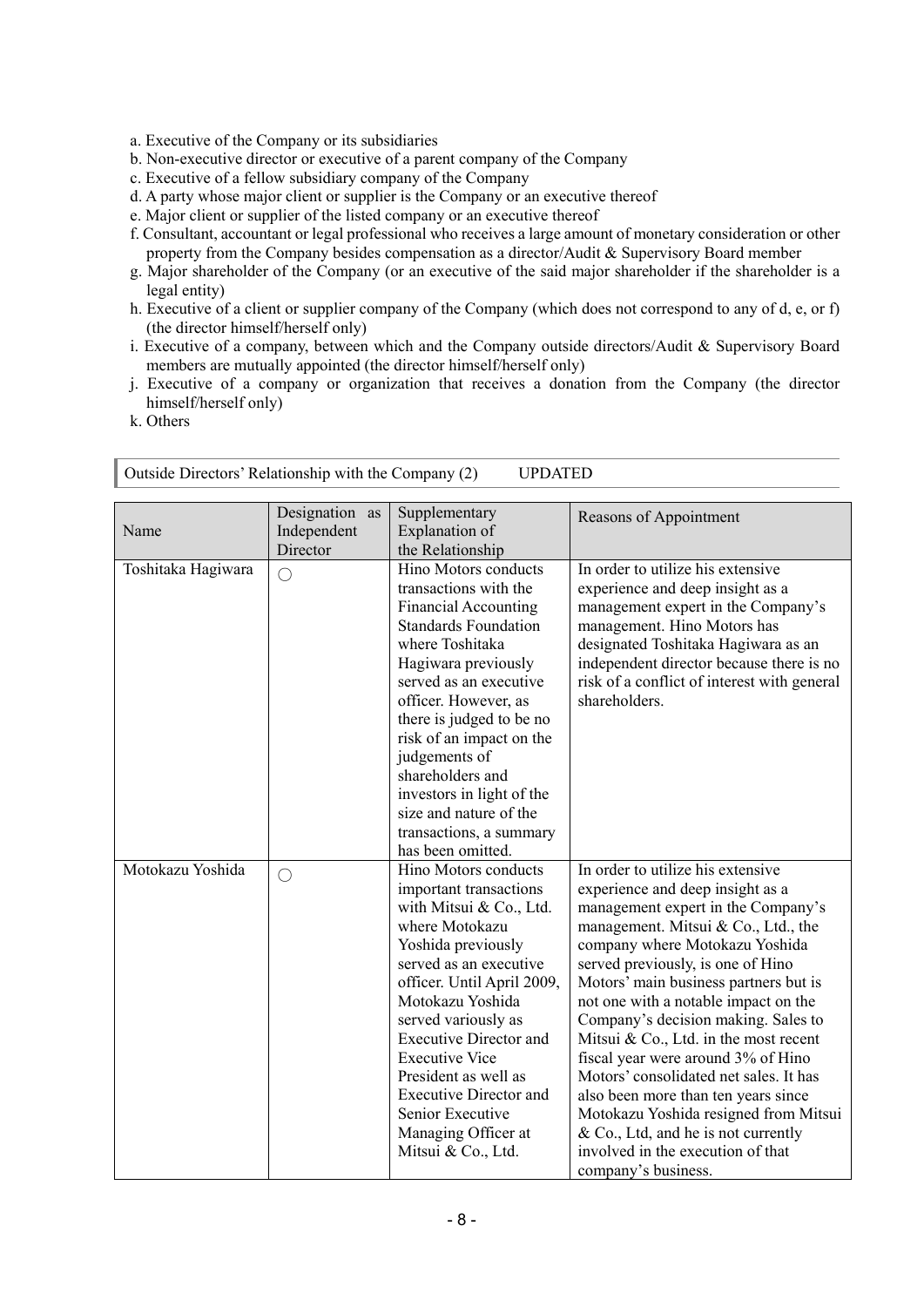|             |        |                                                                                                                                                                                                                                                                                                                                                          | Based on the above, Hino Motors<br>has designated Motokazu Yoshida as an<br>independent director as there is no risk<br>of a conflict of interest with general<br>shareholders.                                                                                                                                                                                                                                                                                                                                                                                                                  |
|-------------|--------|----------------------------------------------------------------------------------------------------------------------------------------------------------------------------------------------------------------------------------------------------------------------------------------------------------------------------------------------------------|--------------------------------------------------------------------------------------------------------------------------------------------------------------------------------------------------------------------------------------------------------------------------------------------------------------------------------------------------------------------------------------------------------------------------------------------------------------------------------------------------------------------------------------------------------------------------------------------------|
| Koichi Muto | $(\ )$ | Hino Motors has a<br>business relationship<br>with Mitsui O.S.K.<br>Lines, Ltd., where Mr.<br>Koichi Muto was an<br>executive officer in the<br>past. But the outline is<br>omitted because it is<br>judged that there is no<br>risk of affecting the<br>judgement of<br>shareholders and<br>investors, given the size<br>and nature of<br>transactions. | In order to make use of Mr. Muto's<br>extensive experience and deep insight as<br>a management expert in the<br>management of the Company, Hino<br>Motors has designated Mr. Koichi Muto<br>as an independent director.<br>Sales to Mitsui O.S.K. Lines, from<br>which Mr. Muto is coming, in the most<br>recent business year were less than 1%<br>of Hino Motor's consolidated sales.<br>Additionally, Mr. Muto is not currently<br>involved in the execution of the<br>company's business.<br>Based on the above, there is no risk<br>of a conflict of interest with general<br>shareholders. |

| Voluntary Establishment of Committee(s)              |  |
|------------------------------------------------------|--|
| Corresponding to Nomination Committee or Established |  |
| <b>Remuneration Committee</b>                        |  |

|                       | Voluntary                   |  | Establishment             | of           | Voluntary       | Establishment                   | of |  |
|-----------------------|-----------------------------|--|---------------------------|--------------|-----------------|---------------------------------|----|--|
|                       | Committee                   |  | corresponding             | to           | Committee       | corresponding                   | to |  |
|                       | <b>Nomination Committee</b> |  |                           |              |                 | <b>Remuneration Committee</b>   |    |  |
| Name of committee.    |                             |  | Proposal Review Committee | for          |                 | Proposal Remuneration Committee |    |  |
|                       | Officers                    |  |                           | for Officers |                 |                                 |    |  |
| All committee members |                             |  |                           |              |                 |                                 |    |  |
| Full-time members     |                             |  |                           |              |                 |                                 |    |  |
| Inside directors      |                             |  |                           |              |                 |                                 |    |  |
| Outside directors     |                             |  |                           |              |                 |                                 |    |  |
| Outside experts       |                             |  |                           |              |                 |                                 |    |  |
| Others                |                             |  |                           |              |                 |                                 |    |  |
| Committee chairman    | Inside Director             |  |                           |              | Inside Director |                                 |    |  |

Supplementary Explanation

# **[Audit & Supervisory Board Members]**

| Establishment of Audit & Supervisory Board          | Established |
|-----------------------------------------------------|-------------|
| Maximum Number of Audit & Supervisory               |             |
| Board Members Stipulated in Articles of 7 (or less) |             |
| Incorporation                                       |             |
| Number of Audit & Supervisory Board Members   4     |             |

Cooperation among Audit & Supervisory Board Members, Accounting Auditors and Internal Audit Departments UPDATED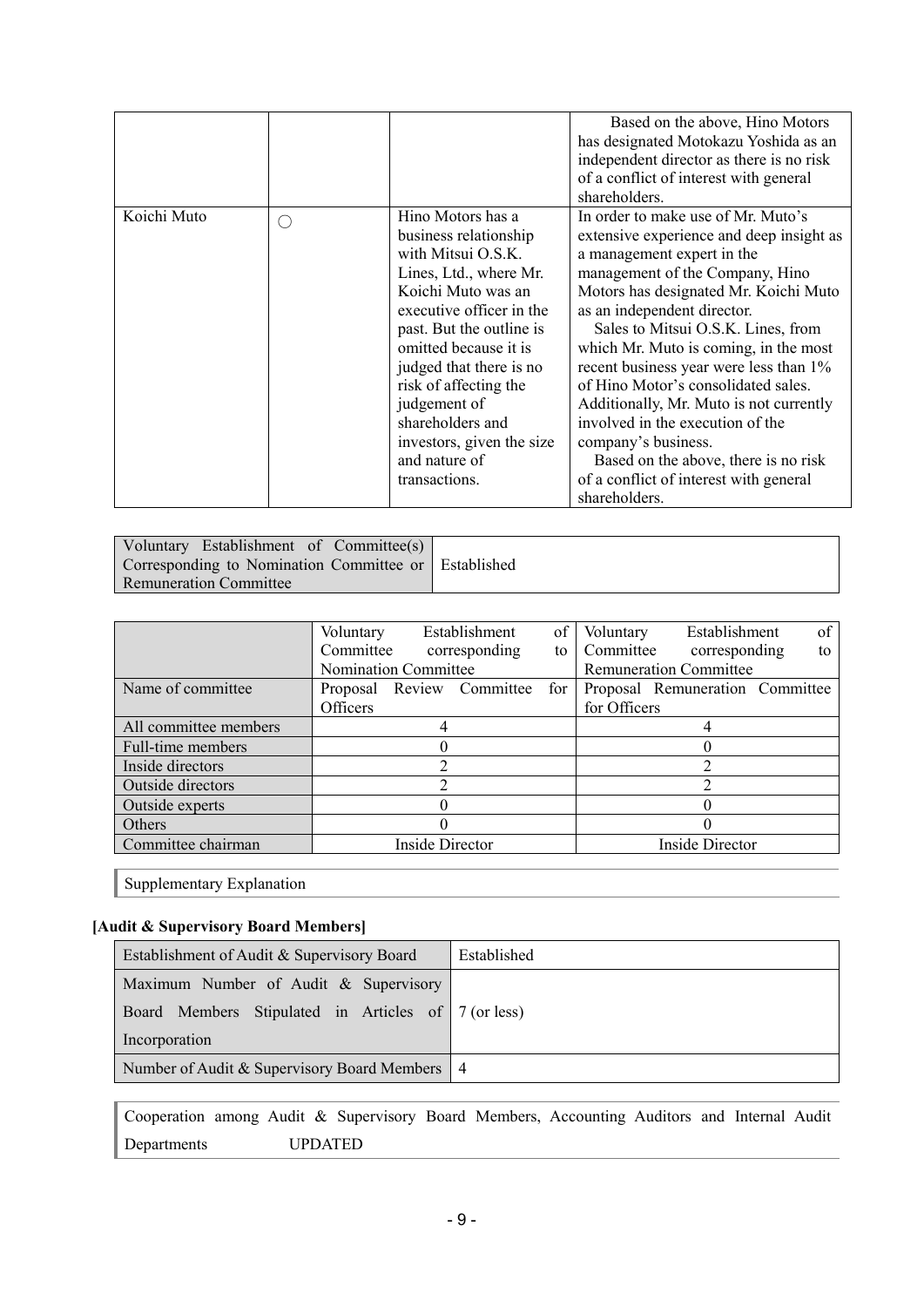Audit & Supervisory Board members receive regular reports on audit planning, the implementation and results of audits, and the status of implementation of their duties from the accounting auditors and exchange opinions in addition to striving for mutual cooperation which includes witnessing onsite audits at subsidiaries and monitoring and verifying the maintenance of independence and the performance of proper auditing by the accounting auditors. Audit & Supervisory Board members also hold meetings when required, again with mutual cooperation, including for sharing information such as audit planning, the implementation and results of audits, etc. with the Internal Audit Department.

| Appointment of Outside Audit & Supervisory<br><b>Board Members</b> | Appointed |
|--------------------------------------------------------------------|-----------|
| Number of Outside Audit & Supervisory Board<br>Members             |           |
| Number of Independent Audit & Supervisory<br><b>Board Members</b>  |           |

| Outside Audit & Supervisory Board Members' Relationship with the Company (1) |  | <b>UPDATED</b> |
|------------------------------------------------------------------------------|--|----------------|
|------------------------------------------------------------------------------|--|----------------|

|                   |                                      |   | Relationship with the Company* |   |  |   |        |   |  |  |  |  |  |   |
|-------------------|--------------------------------------|---|--------------------------------|---|--|---|--------|---|--|--|--|--|--|---|
| Name              | Attribute                            | а |                                | C |  | e | $\sim$ | g |  |  |  |  |  | m |
| Keiko Kitamura    | Academic                             |   |                                |   |  |   |        |   |  |  |  |  |  |   |
| Masahiro Nakajima | from<br>another<br>Person<br>company |   |                                |   |  |   |        |   |  |  |  |  |  |   |

Categories for "Relationship with the Company"

- \* "○" when the director presently falls or has recently fallen under the category;
	- " $\Delta$ " when the director fell under the category in the past
	- \* "●" when a close relative of the director presently falls or has recently fallen under the category;
	- "▲"when a close relative of the director fell under the category in the past
- a. Executive of the Company or its subsidiary
- b. Non-executive director or accounting advisor of the Company or its subsidiaries
- c. Non-executive director or executive of a parent company of the Company
- d. Audit & supervisory board member of a parent company of the Company
- e. Executive of a fellow subsidiary company of the Company
- f. A party whose major client or supplier is the Company or an executive thereof
- g. Major client or supplier of the Company or an executive thereof
- h. Consultant, accountant or legal professional who receives a large amount of monetary consideration or other property from the Company besides compensation as an Audit & Supervisory Board member
- i. Major shareholder of the Company (or an executive of the said major shareholder if the shareholder is a legal entity)
- j. Executive of a client or supplier company of the Company (which does not correspond to any off, g, or h) (the Audit & Supervisory Board member himself/herself only)
- k. Executive of a company, between which and the Company outside directors/Audit & Supervisory Board members are mutually appointed (the Audit & Supervisory Board member himself/herself only)
- l. Executive of a company or organization that receives a donation from the Company (the Audit & Supervisory Board member himself/herself only)

m. Others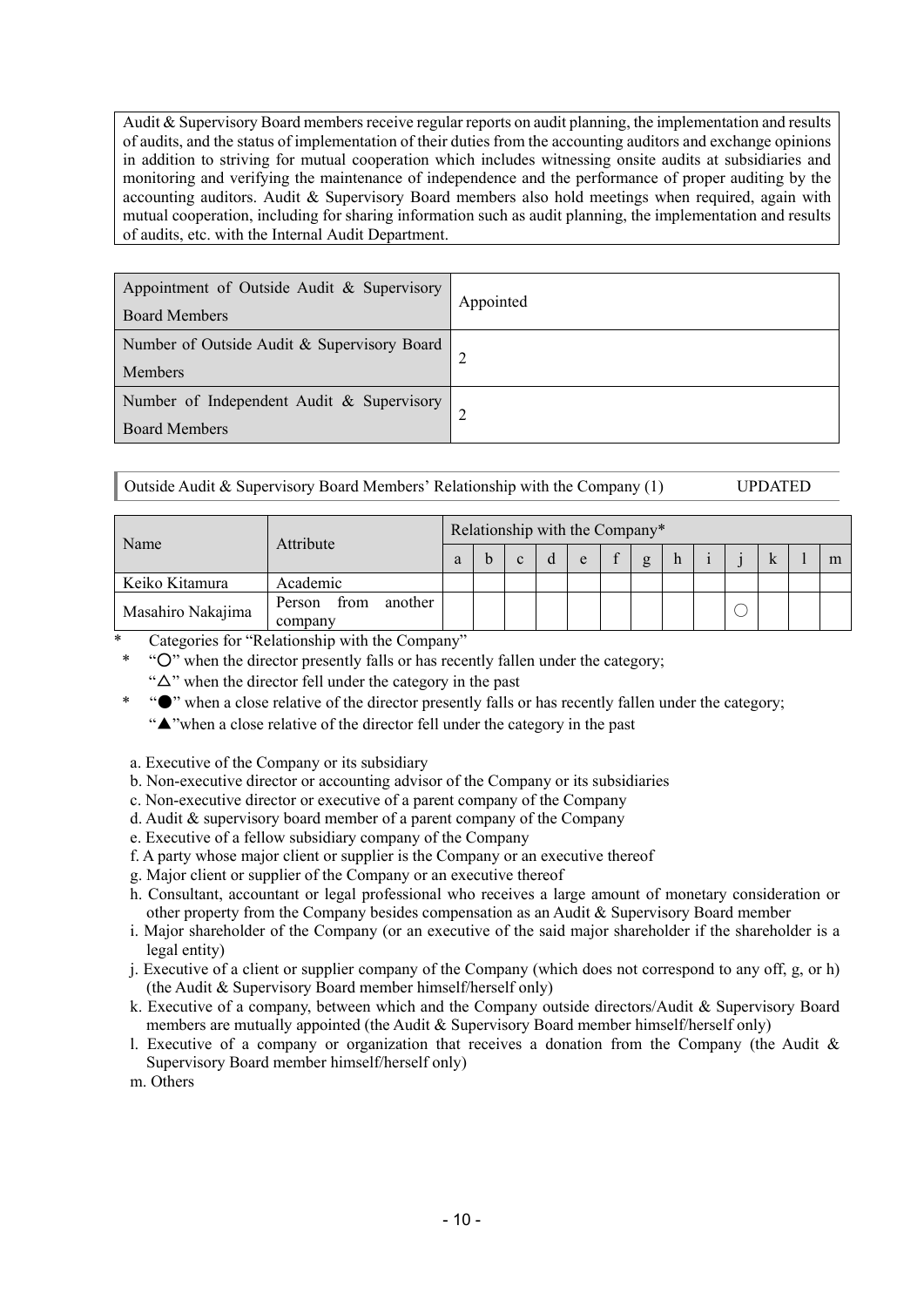Outside Audit & Supervisory Board Members' Relationship with the Company (2) UPDATED

|                   | Designation as<br>Independent |                                                                                                                                                                                                                                                                                                                                                                                                                             |                                                                                                                                                                                                                                                                                                                |
|-------------------|-------------------------------|-----------------------------------------------------------------------------------------------------------------------------------------------------------------------------------------------------------------------------------------------------------------------------------------------------------------------------------------------------------------------------------------------------------------------------|----------------------------------------------------------------------------------------------------------------------------------------------------------------------------------------------------------------------------------------------------------------------------------------------------------------|
| Name              | $\alpha$<br>Audit             | Supplementary<br>Explanation of                                                                                                                                                                                                                                                                                                                                                                                             | Reasons of Appointment                                                                                                                                                                                                                                                                                         |
|                   | Supervisory                   | the Relationship                                                                                                                                                                                                                                                                                                                                                                                                            |                                                                                                                                                                                                                                                                                                                |
|                   | <b>Board Member</b>           |                                                                                                                                                                                                                                                                                                                                                                                                                             |                                                                                                                                                                                                                                                                                                                |
| Keiko Kitamura    | ∩                             |                                                                                                                                                                                                                                                                                                                                                                                                                             | In order to reflect her academic<br>experience and deep insight into<br>accounting and finance in auditing<br>activities.<br>Hino Motors has designated Keiko<br>Kitamura as an independent Audit &<br>Supervisory Board member as there is<br>no risk of a conflict of interest with<br>general shareholders. |
| Masahiro Nakajima | ∩                             | Hino Motors has a<br>business relationship<br>with Morita Holdings<br>Corporation, where Mr.<br>Masahiro Nakajima is<br>an executive, and<br>Morita Technos<br>Corporation, where he<br>was an executive in the<br>past. But the outline is<br>omitted because it is<br>judged that there is no<br>risk of affecting the<br>judgement of<br>shareholders and<br>investors, given the size<br>and nature of<br>transactions. | In order to utilize his extensive<br>experience and deep insight as a<br>management expert in the Company's<br>management, Hino Motors has<br>designated Masahiro Nakajima as an<br>independent director. There is no risk of<br>a conflict of interest with general<br>shareholders.                          |

#### **[Independent Directors/Audit & Supervisory Board Members]**

| Number of Independent Directors/Audit $\&$         |  |
|----------------------------------------------------|--|
| <b>Supervisory Board Members</b><br><b>UPDATED</b> |  |

Matters relating to Independent Directors/Audit & Supervisory Board Members

Based on the requirements for outside directors and outside Audit & Supervisory Board members stipulated in Japan's Companies Act and the standards for independence set out by financial instruments exchanges, Hino Motors requires independent directors/Audit & Supervisory Board members to have extensive experience and broad insight as a manager or knowledge in a specialized field such as accounting and to be capable of fulfilling proper supervisory and monitoring functions for the Company's management.

 Hino Motors has designated as independent directors/Audit & Supervisory Board members all of the outside directors/Audit & Supervisory Board members who qualify as independent directors/Audit & Supervisory Board members.

**[Incentives]** 

| Incentive Policies for<br>Directors | Jther |
|-------------------------------------|-------|
|-------------------------------------|-------|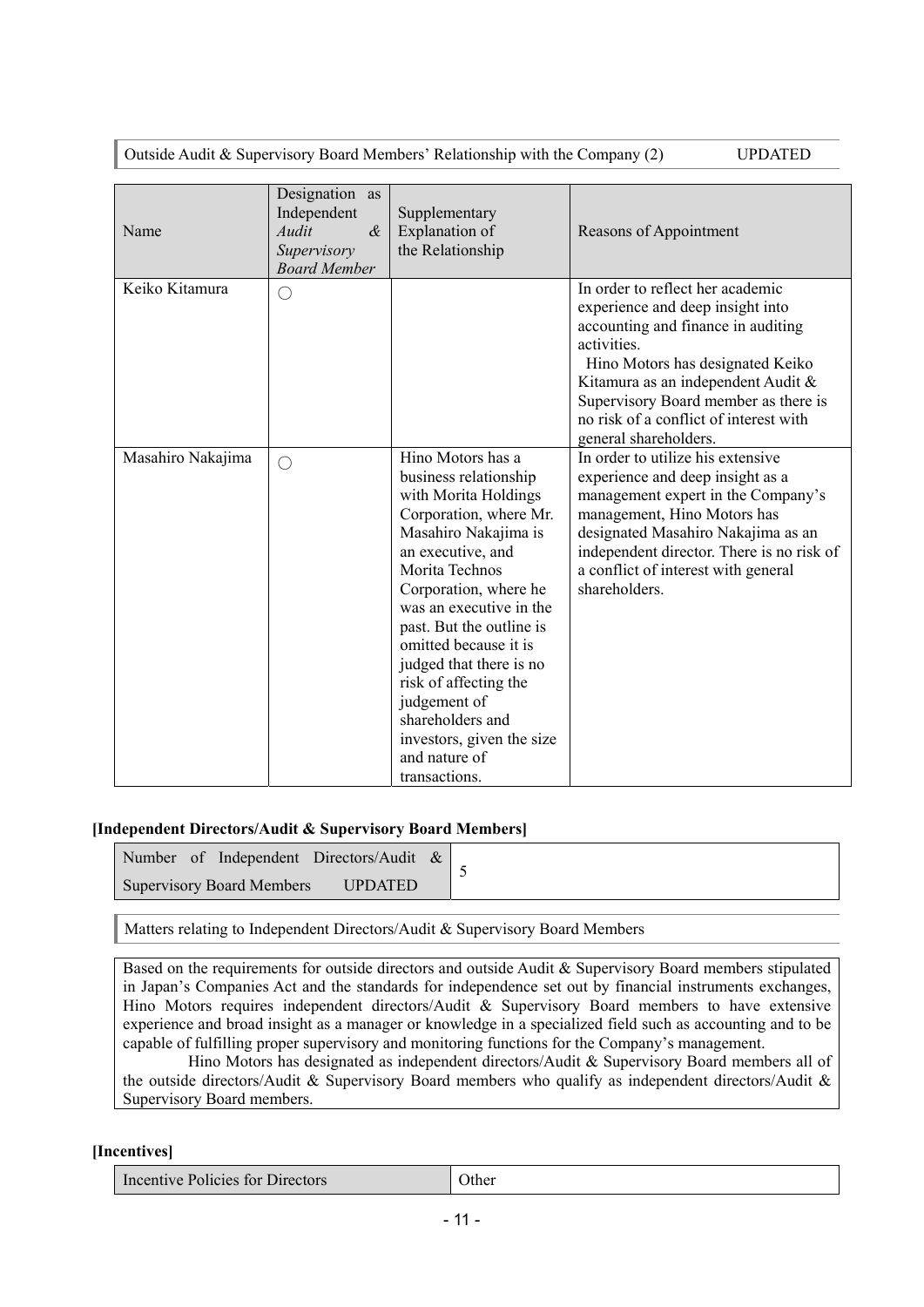Supplementary Explanation

Hino Motors has introduced remuneration in the form of restricted stock starting in fiscal 2019 in order to encourage the sustainable enhancement of corporate value and to promote greater sharing of value with shareholders (approved at the Annual General Meeting of Shareholders in June 2019).

Recipients of Stock Options None

Supplementary Explanation

#### **[Director Remuneration]**

| Disclosure   | of | Individual | Directors' | Partial individual disclosure only |
|--------------|----|------------|------------|------------------------------------|
| Remuneration |    |            |            |                                    |

Supplementary Explanation

Hino Motors discloses individual directors' remuneration for persons with more than ¥100,000,000 in total consolidated remuneration in its Securities Report. The Securities Report is published on the Electronic Disclosure for Investors' NETwork (EDINET) run by the Financial Services Network, and the Business Report is published on the Company's website.

| Policy on Determining Remuneration Amounts |                | Established |
|--------------------------------------------|----------------|-------------|
| and Calculation Methods                    | <b>JPDATED</b> |             |

Disclosure of Policy on Determining Remuneration Amounts and Calculation Methods

The policy and procedure for determining the remuneration of directors at Hino Motors is as below.

#### <Policy>

Remuneration of directors is composed of basic remuneration, bonuses, and restricted stock remuneration.

 Basic remuneration reflects responsibilities. Bonuses, which are performance-linked remuneration, are determined based on consolidated operating income for each fiscal year (initial target of 90 billion yen, mid-term revised target of 68 billion yen, and results of 54.9 billion yen for the fiscal year ended March 31, 2020) with comprehensive consideration given to such factors as dividends to shareholders (initial forecast of 30 yen, undecided whether to revise the forecast during the year, and results of 20 yen for the fiscal year ended March 31, 2020), the level of bonuses for employees, medium and long term business performance, the past payment record, and trends at other companies. As indicators for the fiscal year ending March 31, 2021, the target for consolidated operating income and the dividend forecast are undecided due to anticipation of uncertain business conditions.

 In addition, restricted stock remuneration is determined based on a comprehensive consideration of responsibilities, achievements and other factors, and is designed to promote share ownership by directors and greater sharing of value with shareholders while also encouraging the directors to sustainably enhance corporate value.

 Hino Motors does not pay bonuses and restricted stock remuneration to outside directors and Audit & Supervisory Board members in view of their responsibility for supervising and monitoring management from an independent viewpoint.

<Procedure>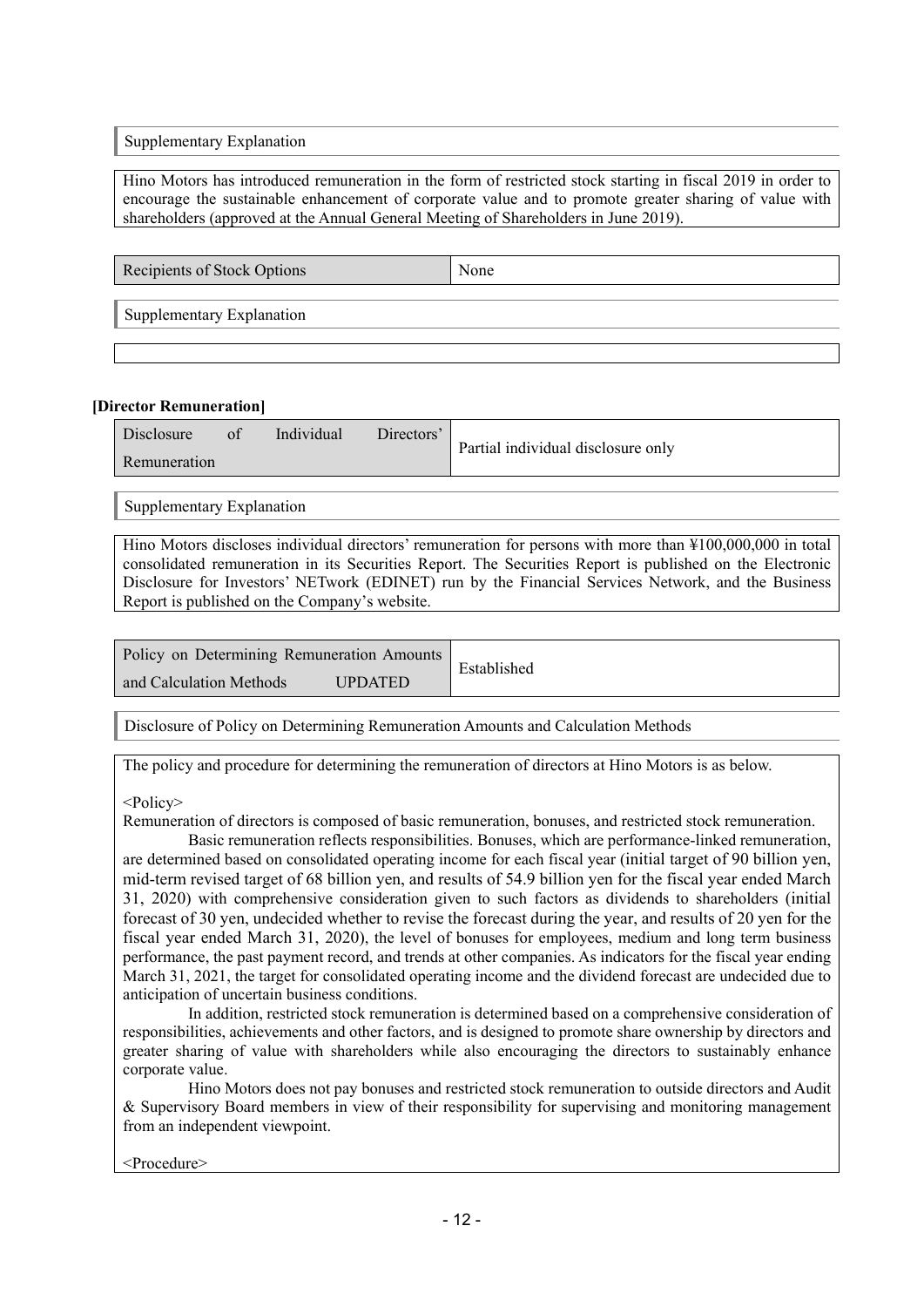Basic remuneration, bonuses, and restricted stock remuneration are determined within the limit of the ceiling for total remuneration  $(\frac{1}{2}1.0 \frac{1}{2} \text{ billion}$  annually; includes up to  $\frac{1}{2}100$  million annually for outside directors) determined by resolution of the Annual General Meeting of Shareholders held on June 19, 2019.

 The restricted stock remuneration for directors is determined by the Board of Directors within the limit of the ceiling on the number of shares (300,000 shares) determined by resolution of the Annual General Meeting of Shareholders held on June 19, 2019. The basic amount of remuneration for each Audit  $\&$ Supervisory Board member is determined by the Audit & Supervisory Board within the limit of the ceiling on total remuneration (¥15 million monthly) determined by resolution of the Annual General Meeting of Shareholders held on June 25, 2008.

 The total amount of basic remuneration, bonuses, and restricted stock remuneration for directors (nine directors were elected by resolution of the Annual General Meeting of Shareholders held on June 22, 2020) is determined by the Board of Directors based on the amount of remuneration for each position agreed upon at the Proposal Remuneration Committee for Officers composed of the Chairman, the President, and two outside directors. The basic remuneration and bonus for each director are determined by the Chairman and the President, who are the representative directors delegated by the Board of Directors, and the number of shares to be allocated in the form of restricted stock remuneration is determined by the Board of Directors. Regarding the process for determining the amount of remuneration, etc., for the directors of Hino Motors in the year ending March 31, 2021, the meeting of the Proposal Remuneration Committee for Officers was held on March 30, 2020, and this agenda item was addressed by meetings of the Board of Directors were held on May 11, 2020 and June 22, 2020.

# **[Supporting System for Outside Directors and Outside Audit & Supervisory Board Members]**

#### **UPDATED**

In addition to providing forums for information exchange between outside directors and outside Audit & Supervisory Board members and the representative directors, Hino Motors provides information on important matters, including prior explanations of proposals submitted to the Board of Directors. Moreover, the Corporate Strategy Department and the Secretary Department are in charge of in-house liaison and coordination for outside directors. The Company has established an Audit & Supervisory Board Office as a full-time organization to assist Audit  $\&$  Supervisory Board members with their activities.

|                                    | Name | Position, | <b>Business</b> | Employment<br>status                    | of<br>Date               | Term   |
|------------------------------------|------|-----------|-----------------|-----------------------------------------|--------------------------|--------|
|                                    |      | rank      | outline         | and conditions (full-                   | departure                | of     |
|                                    |      |           |                 | part-time,<br>time,<br>remunerated/non- | from                     | office |
|                                    |      |           |                 | remunerated, etc.)                      | position of<br>President |        |
| Names of consultants and advisors, |      |           |                 |                                         | CEO,<br>and              |        |
| etc., who formerly served as       |      |           |                 |                                         | etc.                     |        |
| President and CEO, etc.            |      |           |                 |                                         |                          |        |
|                                    |      |           |                 |                                         |                          |        |
|                                    |      |           |                 |                                         |                          |        |
|                                    |      |           |                 |                                         |                          |        |
|                                    |      |           |                 |                                         |                          |        |
|                                    |      |           |                 |                                         |                          |        |
|                                    |      |           |                 |                                         |                          |        |

|  | No. of consultants and advisors, etc., who |  |  |
|--|--------------------------------------------|--|--|
|  | formerly served as President and CEO, etc. |  |  |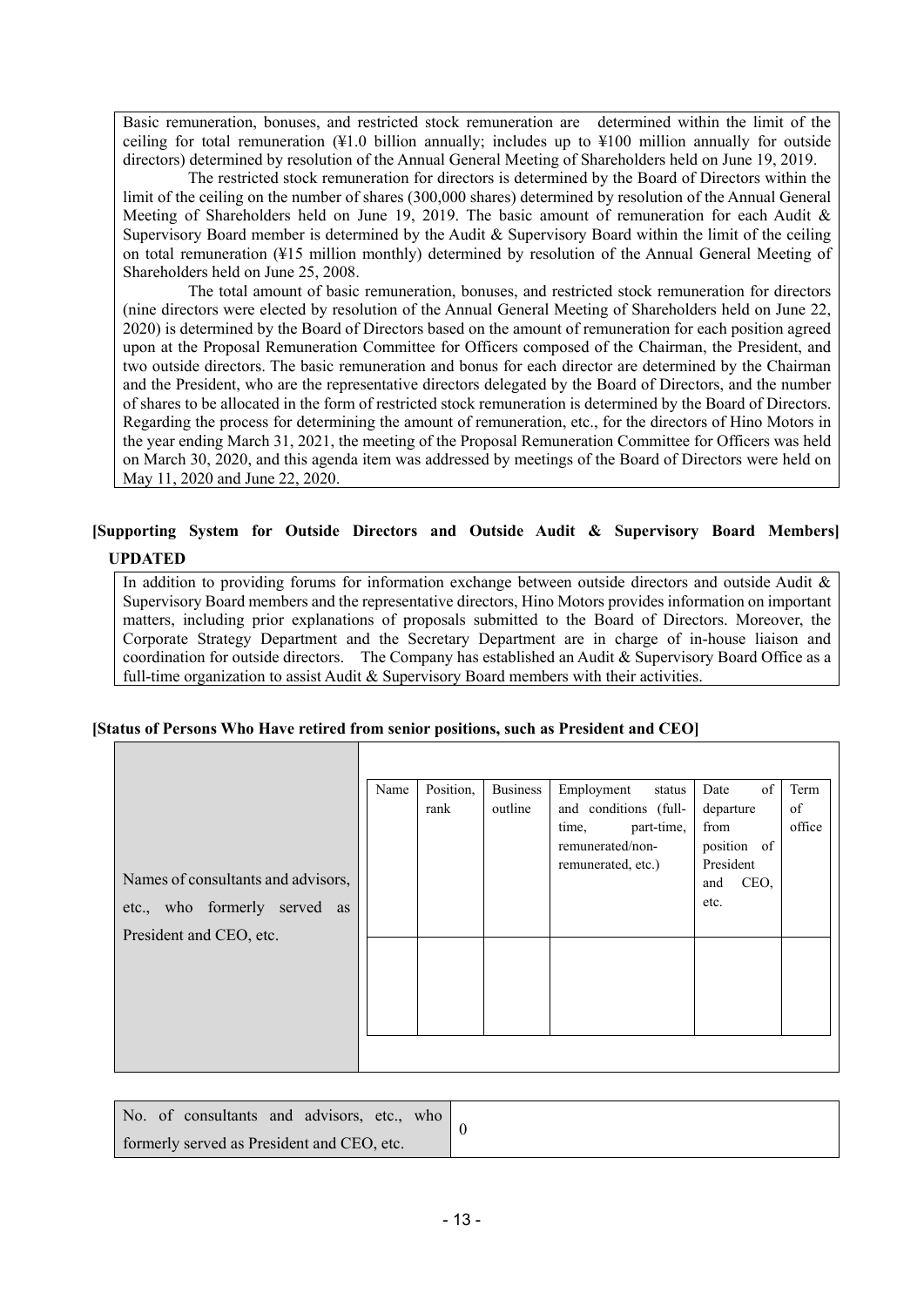| Currently there are no persons to whom these conditions<br>Other items<br>apply |
|---------------------------------------------------------------------------------|
|---------------------------------------------------------------------------------|

# **2. Matters on Functions of Business Execution, Auditing, Oversight, Nomination and Remuneration Decisions (Overview of Current Corporate Governance System) UPDATED**

1) Overview of Current System (please read in conjunction with corporate governance at Hino Motors (schematic diagram) on the last page of this document)

Hino Motors is a company that employs an Audit & Supervisory Board and has established a Board of Directors, Audit & Supervisory Board members, an Audit & Supervisory Board and an accounting auditor. The Company's Board of Directors is composed of nine directors (the number as of the date of submission of this document including three outside directors as defined by Japan's Companies Act. The Company's Articles of Incorporation stipulate a maximum number of 15). The Board of Directors makes decisions on important matters of business execution and supervises the execution of duties by the directors. Furthermore, with the aim of streamlining the Board of Directors and executing business agilely, the Company has established an organizational structure consisting of divisions and fields.

 The Company has also established a Management Committee made up of the Chairman, the President, Unit Directors, and Audit & Supervisory Board members to deliberate on the management policies and strategies of the Company and to report information that is important for management.

 Hino Motors has established a Corporate Governance Committee in response to the election of outside directors with the aim of increasing the effectiveness of corporate governance and contributing further to sustained growth and enhancement of corporate value. The Corporate Governance Committee discusses the form that the Board of Directors should take (recommendations to the Board of Directors as necessary) and shares management information with the involvement of all of the outside directors and non full-time director. In fiscal 2019, the Corporate Governance Committee met twice.

Hino Motors' Audit & Supervisory Board comprises four Audit & Supervisory Board members (the number as of the date of submission of this document including two outside Audit & Supervisory Board members; the Company's Articles of Incorporation stipulate a maximum number of seven). Conforming to the standards for audits by the Audit  $\&$  Supervisory Board members stipulated by the Audit  $\&$  Supervisory Board, the Audit & Supervisory Board members communicate with the directors, the Internal Audit Division, and other employees and work to gather information and establish the audit environment in accordance with the Company's audit policy and planning. The Audit & Supervisory Board members audit directors' execution of duties by attending meetings of the Board of Directors and other important meetings, hearing reports about the execution of duties from directors and employees, viewing important approval documents, auditing the status of operations and assets at the head office and major business establishments, communicating and exchanging information with the directors and corporate auditors of subsidiaries, and hearing business reports from subsidiaries. The Audit & Supervisory Board members receive reports on audit planning, the implementation and results of audits, and the status of implementation of their duties from the accounting auditors and exchange opinions in addition to striving for mutual cooperation which includes witnessing onsite audits at subsidiaries during the fiscal year and monitoring and verifying the maintenance of independence and the performance of proper auditing by the accounting auditors. They also review the Business Report, financial statements and supplementary statements, and the consolidated financial statements.

 Hino Motors has also established an Internal Audit Department. In addition to conducting audits of the development and operation of internal control systems relating to financial reporting in each department and at subsidiaries based on in-house regulations, the Internal Audit Department seeks to enhance internal control by conducting audits of the legality, appropriateness, and efficiency of business, while urging each department and subsidiary to make the necessary improvements. The department also reports the plans, implementation status, and the results of internal audits to the Audit  $\&$  Supervisory Board members as appropriate and shares information with the Audit & Supervisory Board members and the accounting auditors in relation to audits by the Audit  $&$  Supervisory Board members and to accounting audits.

#### 2) Outside Directors and Outside Audit & Supervisory Board Members

To oversee the execution of duties by the directors, Hino Motors has appointed three outside directors, both of whom are independent directors, as provided for in Japan's Companies Act. The outside directors are contributing to transparent, fair, swift and resolute decision making by playing a management oversight role for important decision making by the Board of Directors as well as participating in active and constructive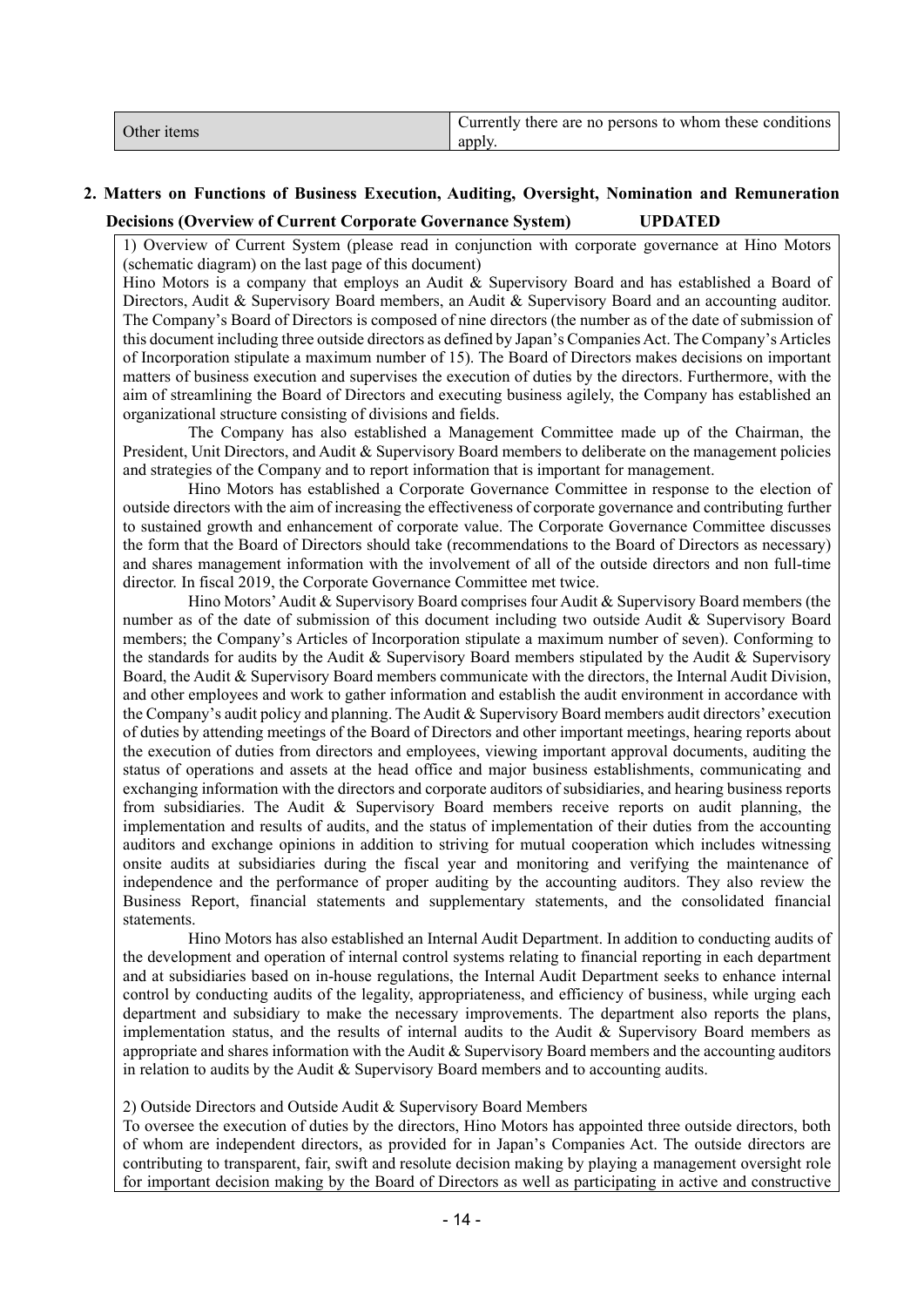discussion at the Corporate Governance Committee and inspecting the business sites of Hino Motors and its affiliated companies inside and outside Japan.

 To monitor the execution of duties by the directors, Hino Motors has also appointed two outside Audit & Supervisory Board members, both whom are independent Audit & Supervisory Board members, as provided for in Japan's Companies Act. The Company considers that there is an adequate management monitoring function to oversee the appropriateness and legality of management through the implementation of objective audits in partnership with the two full-time Audit & Supervisory Board members.

Hino Motors makes efforts on collaboration so that the supervisory and audit functions operate fully by establishing forums for the exchange of information between the outside directors and outside Audit & Supervisory Board members and the Representative Director in addition to providing information on important matters, including providing explanations in advance of proposals to be submitted to the Board of Directors.

 The outside Audit & Supervisory Board members work to achieve mutual communication with the full-time Audit & Supervisory Board members, the directors, and other employees, and they attend the Audit & Supervisory Board members' meetings to hear about the execution of duties and internal audits from the directors and other employees. In addition, as a rule, a meeting of the Audit & Supervisory Board is held before a meeting of the Board of Directors is convened. Thus, the Audit & Supervisory Board members in attendance, including the outside Audit & Supervisory Board members, check the proposals to be submitted to the Board of Directors to conduct a preliminary review. The outside Audit & Supervisory Board members also engage in mutual cooperation, including by receiving reports on audit planning, the implementation and results of audits, etc. as necessary from the accounting auditors and exchanging opinions with them.

#### 3) Agreements to Limit Liability

With regard to the liability specified in paragraph 1, Article 423 of the Companies Act, Hino Motors has concluded agreements with the directors (excludes executive directors) and the outside Audit & Supervisory Board members to limit liability to the amount specified in paragraph 1, Article 425 of the Act when there has been good faith and no gross negligence in the performance of duties.

4) Internal Control, etc.

Please refer to "Basic Views on Internal Control System and the Progress of System Development" in section IV, 1 of this report, where this is set out.

#### **3. Reasons for Adoption of Current Corporate Governance System UPDATED**

Hino Motors has appointed three outside directors, both of whom are independent directors, to the Board of Directors, establishing a system for transparent, fair, swift and resolute decision making in its management. Moreover, in order to monitor the appropriateness and legality of management, objective audits are performed by the two outside Audit & Supervisory Board members, both of whom are independent Audit & Supervisory Board members, as provided for by Japan's Companies Act in addition to the two full-time Audit & Supervisory Board members providing a function for monitoring the Board of Directors.

## **III. Implementation of Measures for Shareholders and Other Stakeholders**

# **1. Approach toward the Vitalization of the General Shareholders' Meeting and the Facilitation of Exercise of Voting Rights**

|                                                  |         | Supplementary Explanations                                                                                  |
|--------------------------------------------------|---------|-------------------------------------------------------------------------------------------------------------|
|                                                  |         | Early distribution of notice of   In connection with an Ordinary General Shareholders' Meeting, Hino Motors |
| $\alpha$ f<br>convocation                        |         | General posts the notices of convocation for the Ordinary General Shareholders'                             |
| Shareholders' Meeting                            |         | Meeting before the statutory deadline.                                                                      |
| Scheduling<br>of                                 |         | General   Hino Motors convenes its General Shareholders' Meeting avoiding the dates                         |
| Shareholders'                                    | Meeting | on which general shareholders' meetings of companies are most and second-                                   |
| avoiding the date on which most concentrated on. |         |                                                                                                             |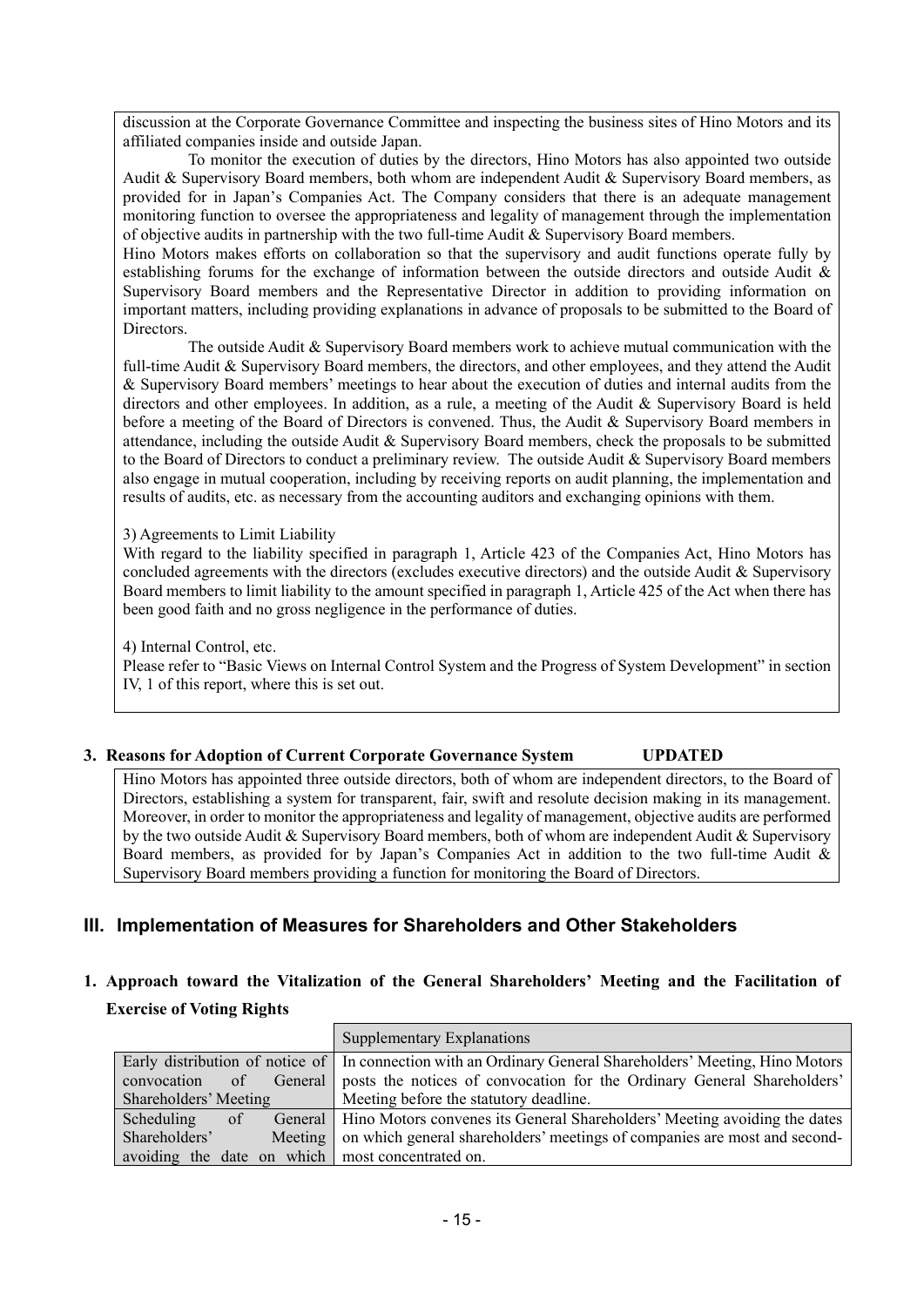| General Shareholders' Meeting |                                                                                 |
|-------------------------------|---------------------------------------------------------------------------------|
| of companies are concentrated |                                                                                 |
| Exercise of voting rights by  | Hino Motors enables shareholders to exercise voting rights on the Internet.     |
| electronic means              |                                                                                 |
| Measures<br>aimed<br>at       | Hino Motors participates in an electronic voting platform for institutional     |
| participation in electronic   | investors operated by ICJ Corporation.                                          |
| voting platforms and other    |                                                                                 |
| improvements<br>in<br>voting  |                                                                                 |
| environments geared towards   |                                                                                 |
| institutional investors       |                                                                                 |
| Provision of summary English- | Hino Motors creates an English-language convocation notice and reference        |
| language convocation notices  | documents for an Ordinary General Shareholders' Meeting (both in summary        |
|                               | form) and makes them available on both the Company's corporate website          |
|                               | and within electronic voting platform for institutional investors.              |
| Others                        | Hino Motors posts the date of the Ordinary General Shareholders' Meeting        |
|                               | on the Company's corporate website as soon as it is decided. Moreover, the      |
|                               | Company posts the convocation notice for an Ordinary General Shareholders'      |
|                               | Meeting prior to the date of the distribution of the convocation notice as well |
|                               | as the notices of resolutions on the Company's corporate website on the date    |
|                               | of the distribution of the notices.                                             |

#### **2. IR Activities UPDATED**

|                                                                                | <b>Supplementary Explanations</b>                                                                                                                                                                                                                                             | Briefing provided |
|--------------------------------------------------------------------------------|-------------------------------------------------------------------------------------------------------------------------------------------------------------------------------------------------------------------------------------------------------------------------------|-------------------|
|                                                                                |                                                                                                                                                                                                                                                                               | by representative |
| Preparation and Publication of<br>Disclosure Policy                            |                                                                                                                                                                                                                                                                               |                   |
| Holding Regular Briefings for<br><b>Individual Investors</b>                   |                                                                                                                                                                                                                                                                               |                   |
| Holding Regular Briefings for<br>Institutional<br>Analysts<br>and<br>Investors | In addition to holding briefings on financial results four<br>times a year, including quarterly financial results, Hino<br>Motors holds corporate briefings and tours of its<br>facilities as it deems fit.                                                                   | Yes               |
| Holding Regular Briefings for<br>overseas investor                             |                                                                                                                                                                                                                                                                               |                   |
| Posting of IR Materials on<br>Website                                          | Hino Motors has established an IR section on its<br>website where it posts useful IR-related information<br>such as summaries of financial results and convocation<br>notices for AGMs in a timely and appropriate manner.<br>https://www.hino-global.com/corp/for investors/ |                   |
| Establishment of Department<br>and/or Manager in Charge of<br>IR               | Hino Motors has assigned IR managers in the PR and<br>IR Office of the Public Affairs Department, the Finance<br>Accounting Department, and<br>the<br>General<br>&<br>Administration Department.                                                                              |                   |
| Others                                                                         |                                                                                                                                                                                                                                                                               |                   |

# **3. Measures Concerning Respect for the Position of Stakeholders UPDATED**

|                                | Supplementary Explanations                                                  |
|--------------------------------|-----------------------------------------------------------------------------|
| Provisions for Respecting the  | The Company has set forth its CSR Charter within the HINO Credo to provide  |
| Position of Stakeholders Based | a statement to its stakeholders.                                            |
| on Internal Rules, etc.        |                                                                             |
| Implementation of              | To fulfill the trust and expectations of stakeholders, Hino Motors promotes |
| Environmental Activities, CSR  | CSR activities in a broad range of fields including environmental           |
| Activities etc.                |                                                                             |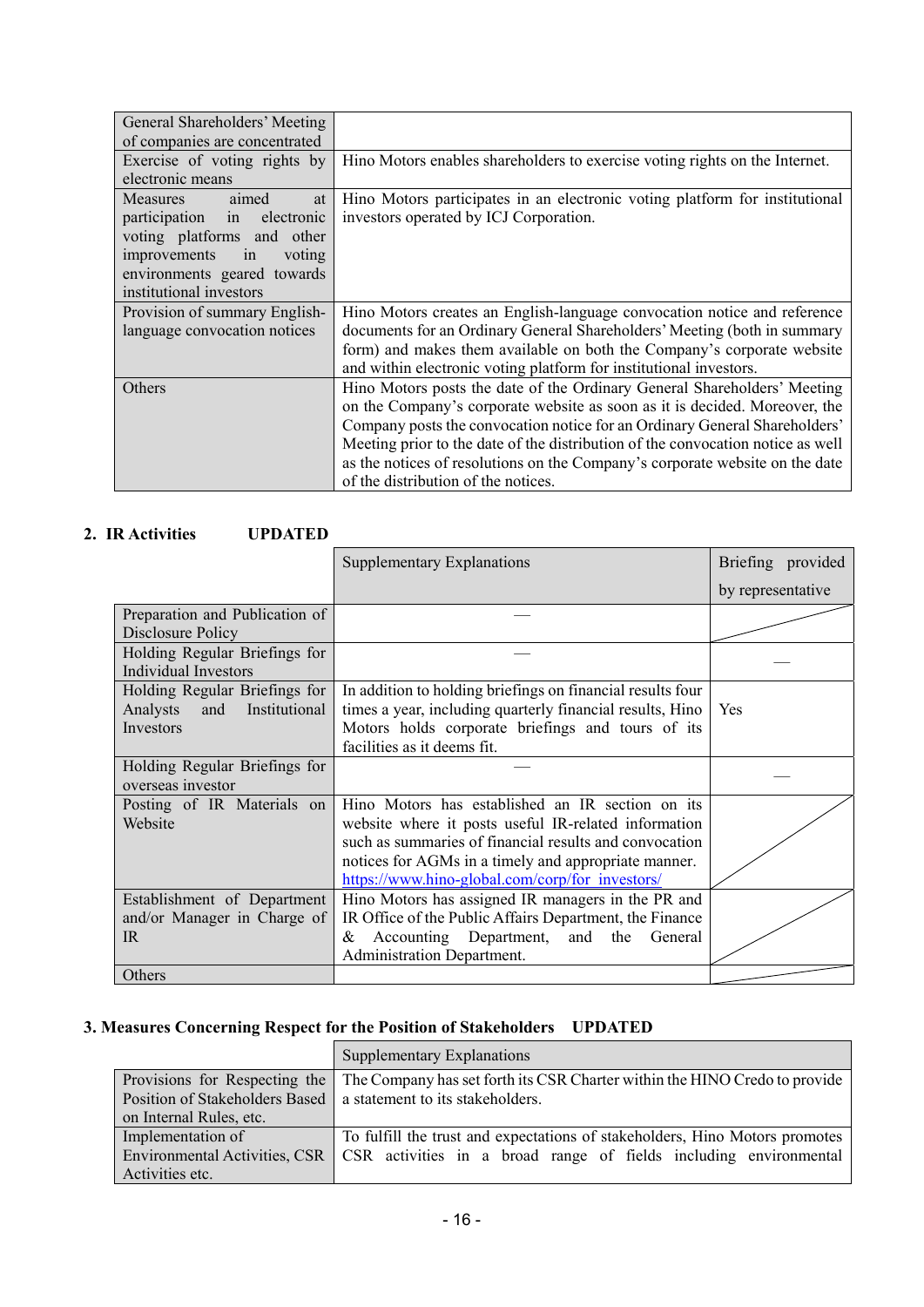|                                | conservation, social contribution activities and compliance. The main            |  |  |  |
|--------------------------------|----------------------------------------------------------------------------------|--|--|--|
|                                | activities are featured in the Hino Sustainability Report 2018.                  |  |  |  |
|                                | https://www.hino-global.com/corp/csr/                                            |  |  |  |
|                                | In particular, in the area of environmental conservation activities, the         |  |  |  |
|                                | Company set up the Hino Green Fund (HGF) in 1991 to assist a variety of          |  |  |  |
|                                | enterprises related to afforestation and nature conservation.                    |  |  |  |
| of policies<br>Establishment   | Hino Motors has established the "Hino Code of Conduct" based on the              |  |  |  |
| disclosure<br>concerning<br>of | aforementioned HINO Credo, and the Company's policy on the appropriate           |  |  |  |
| information to stakeholders    | disclosure of information is provided within the Code.                           |  |  |  |
| Other                          | In order to continue providing high value added goods and services that          |  |  |  |
|                                | contribute to society, Hino Motors believes that it is important for its diverse |  |  |  |
|                                | human resources to reach their full potential.                                   |  |  |  |
|                                | As part of the Company's initiatives to promote diversity, Hino                  |  |  |  |
|                                | Motors is continuing its efforts to enable female employees to attain greater    |  |  |  |
|                                | success in their careers. As a result, the number of its female managers has     |  |  |  |
|                                | been steadily increasing, from 19 in 2014 to 46 in 2020. In addition to          |  |  |  |
|                                | initiatives for female employees achieve greater success in their careers, Hino  |  |  |  |
|                                | Motors intends to continue focusing on the following initiatives with the aims   |  |  |  |
|                                | of achieving work-life balance and building a system and environment that        |  |  |  |
|                                | allow all employees to work with vitality.                                       |  |  |  |
|                                |                                                                                  |  |  |  |
|                                | 1) Increasing the percentage of women in new graduate and year-round             |  |  |  |
|                                | recruitment and expanding the appointment of female managers based on            |  |  |  |
|                                | gender composition by year                                                       |  |  |  |
|                                | 2) Creating a workplace that is easy for anyone to work in, such as by           |  |  |  |
|                                | introducing flexible working systems (a work-at-home system was                  |  |  |  |
|                                | introduced in April 2018)                                                        |  |  |  |
|                                | 3) Creating an environment that facilitates working while raising children,      |  |  |  |
|                                | such as the establishment of in-house day care centers                           |  |  |  |

# **IV. Matters Related to the Internal Control System**

#### **1. Basic Views on Internal Control System and the Progress of System Development UPDATED**

(a) Basic Policy on Establishing a System to Ensure the Appropriateness of Business Operations of the Company

With regard to the internal control system, the Basic Policy on Establishing a System to Ensure the Appropriateness of Business Operations of the Company has been adopted as follows by the Board of Directors in accordance with revisions to Japan's Companies Act.

Resolutions by the Board of Directors are listed here (See Appendix Sheet 1: UPDATED)

(b) Outline of the Operational Status of the System to Ensure the Appropriateness of Operations

1. Overall Internal Control System

The basis of the internal control system at Hino Motors consists of oversight of management by the Board of Directors and decision-making after comprehensive reviews conducted by the Board of Directors (once a month), the Management Committee (twice a month) and various other inter-organizational meetings, as well as the implementation of internal audits regarding the legality, appropriateness, and efficiency of operations by the Internal Audit Division, based on in-house regulations.

Moreover, in order to foster a sound corporate culture, including at subsidiaries, Hino Motors has formulated The Hino Code of Conduct, which clarifies the attitude and behavior guidelines for the management team and employees. Hino Motors has been working to clarify the basic policies for the internal control system relating to the development of systems to ensure the appropriateness of operations at subsidiaries, which the Company has been addressing for some time, in response to the revisions to Japan's Companies Act enforced on May 1, 2015. Hino Motors continuously aims to improve the status of development of the system under the basic policies, including the implementation of evaluations once a year by the full-time directors.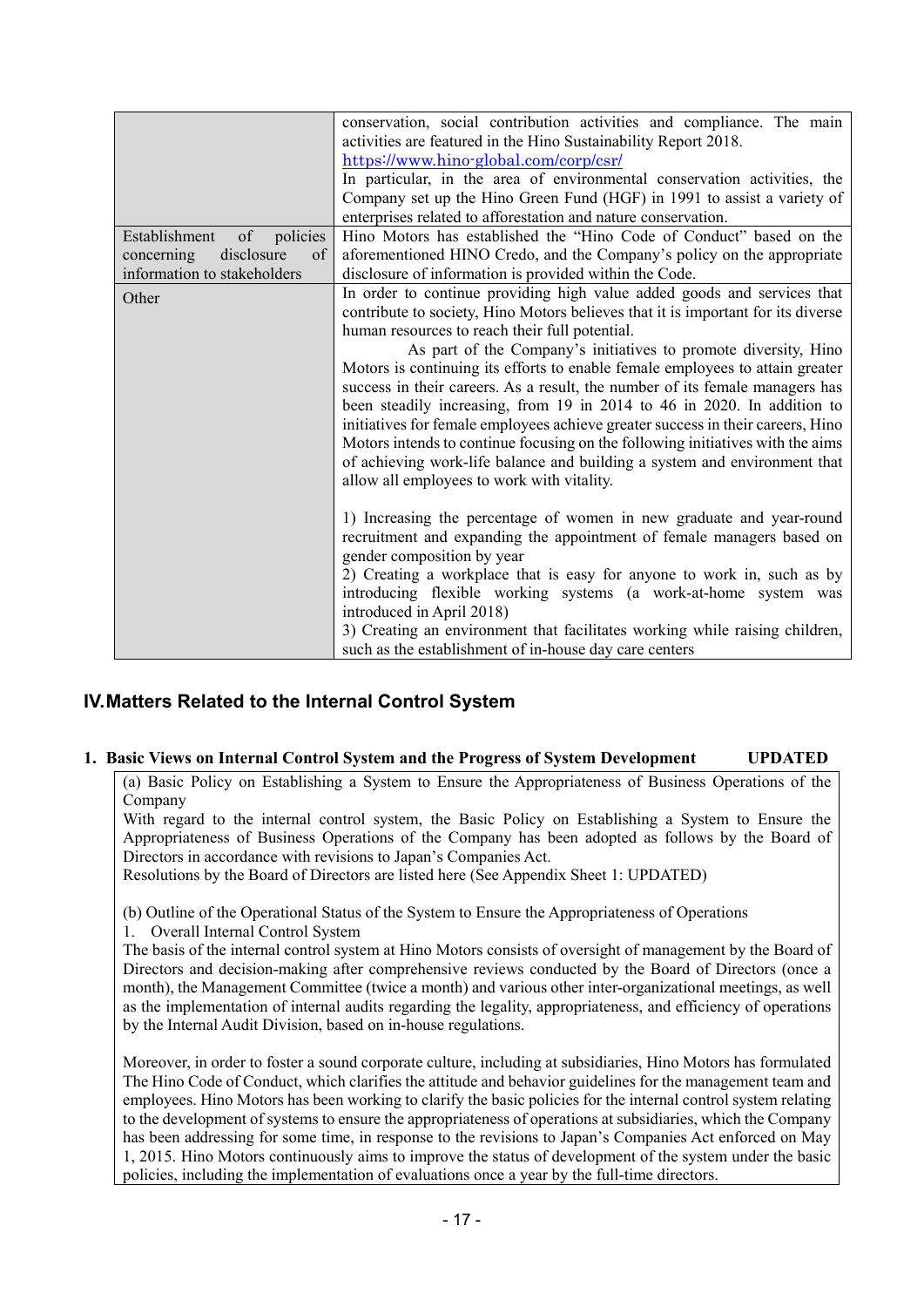#### 2. Compliance and Risk Management

In order to establish corporate ethics, ensure compliance, and reduce risk, Hino Motors has established the Compliance and Risk Management Committee (which meets twice every fiscal year) composed of Unit Directors, Deputy Unit Directors, and Chief Officers as well as the full-time directors and Audit & Supervisory Board members. In addition to deliberating on important issues and action relating to corporate ethics, compliance and risk management, reports on the compliance activities of the Hino Motors Group and the status of internal audits are made to the committee. Hino Motors has also established and operates the HINO Compliance Consultation Service with an external lawyer reception service as a framework for internal reporting at the Company in order to identify important information concerning compliance.

In addition to the development of internal regulations that provide risk prevention, initial measures to be taken when risks arise, and individual control activities by each department in charge, Hino Motors has endeavored to strengthen finely tuned control activities and risk management through various activities that include the Hino Safety, Health and Disaster Prevention Committee, the Hino Environment Committee, and the Hino Export Transaction Control Committee (each held twice every fiscal year). Moreover, Hino Motors stores the minutes of Board of Directors' meetings in accordance with laws and regulations as well as appropriately retaining documents on important decisions in line with in-house regulations and managing them so as to allow them to be read.

#### 3. Ensuring Efficient Execution of Duties

Important matters such as medium- to long-term management plans and annual Company policies are decided by the Board of Directors following deliberation by the Management Committee and shared with chief officers, deputy chief officers, officers in charge of each region, operating officers, and deputy operating officers at the Board of Directors Sharing Meeting. Hino Motors also conducts integrated policy management that ensures policy takes root at each level of the fields and establishes in-house regulations on the provisions for authority and the division of duties to enable agile decision-making to be conducted by each department, ensuring the efficiency of execution of operations. In fiscal 2019, the Board of Directors met 12 times, the Management Committee met 22 times, and meetings with executive officers and field directors were held 24 times.

#### 4. Ensuring Appropriate Operations in Group Companies

Hino Motors supervises and audits the execution of operations related to important matters for the management of subsidiaries based on the Management Regulations for Affiliated Companies, and attaches non full-time directors and Audit & Supervisory Board members to key subsidiaries. Moreover, in addition to presenting the Code of Conduct and various guidelines to Group companies for building and operating systems, Hino Motors exchanges opinions with subsidiaries with the aim of developing systems to ensure the appropriateness of operations.

#### 5. Ensuring the Effectiveness of Audit & Supervisory Board Members

Hino Motors shares information in a timely and appropriate manner through the attendance of the full-time Audit & Supervisory Board members at all the meetings of the Board of Directors, the Management Committee and other important meetings. In addition, the departments in charge report on the execution of key operations such as the status of internal audits and the operational status of internal reporting to the Audit & Supervisory Board members periodically, while also forwarding them documents on important decisions. Each business site and subsidiary makes the necessary reports at the time of site visits by the Audit  $\&$ Supervisory Board members. Hino Motors assigns independent staff to assist the duties of the Audit & Supervisory Board members, and the Management Department provides monthly reports on the execution of operations.

The expenses that arise in connection with the execution of the duties of the Audit & Supervisory Board members are paid smoothly, and the directors and the Audit & Supervisory Board members and the accounting auditor and the Audit & Supervisory Board members work to enhance the audits through the Company's internal control system by holding meetings, striving to communicate, and exchanging the necessary information.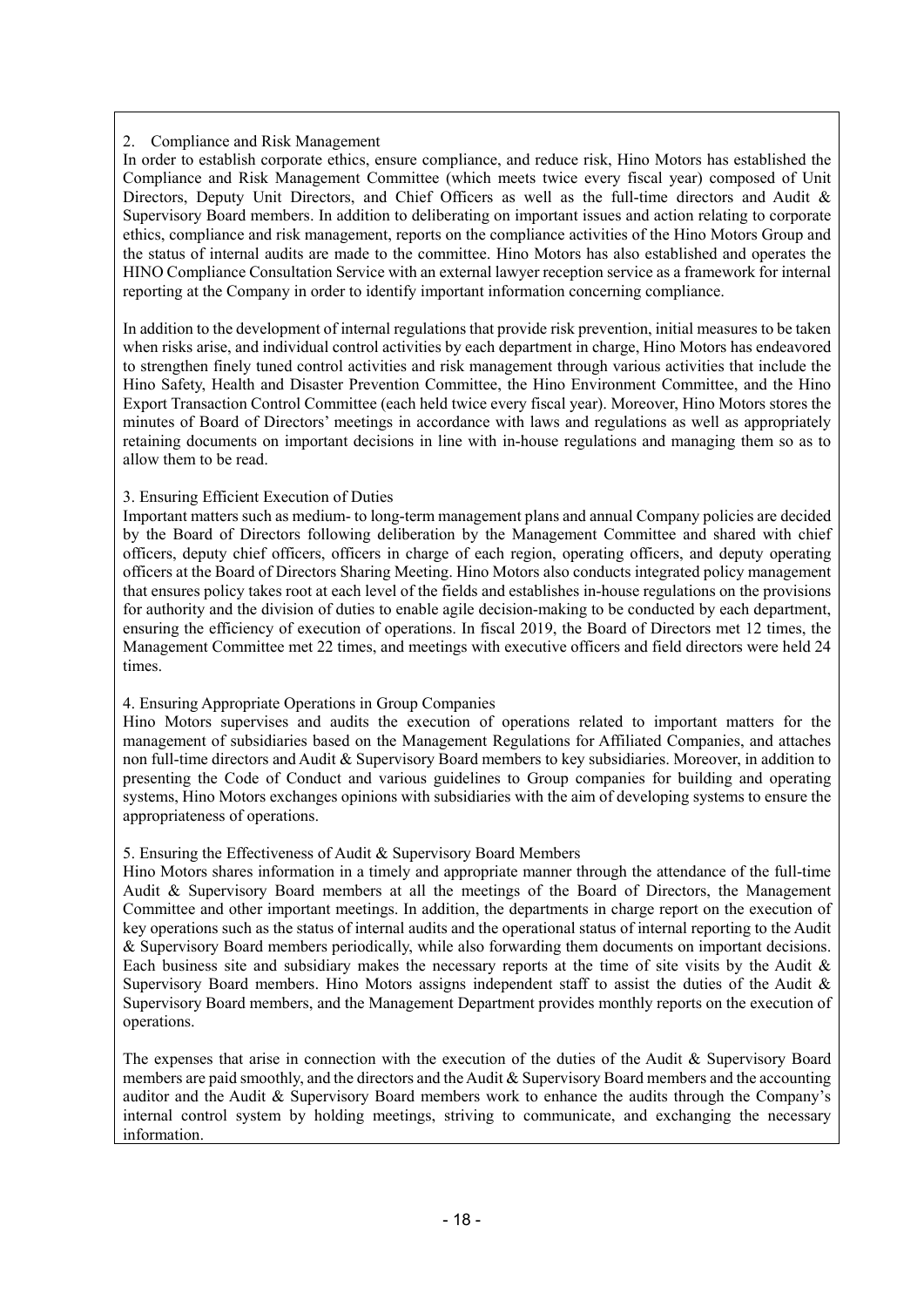#### **2. Basic Policy and Preparation towards the Elimination of Anti-social Forces**

Based on The Hino Code of Conduct, Hino Motors' basic policy is to have no relationship with anti-social forces.

 The Hino Code of Conduct clearly states that Hino Motors takes resolute action as an organization against organized violence and criminal activities by anti-social forces or groups, and that when confronted with an undue demand, we should consult immediately with the relevant department and work with the appropriate authorities to swiftly resolve the issue. Hino Motors makes the above thoroughly known to its officers and employees.

## **V. Other**

#### **1. Adoption of Anti-Takeover Measures**

| <b>Adoption of Anti-Takeover Measures</b> | Not.<br>Adopted |
|-------------------------------------------|-----------------|
|                                           |                 |

Supplementary Explanation

Toyota Motor Corporation, the parent company, owns 50.2 % of the voting rights in Hino Motors (50.3 % when indirect ownership is included).

|                   |  | Matters Concerning Corporate See Appendix Sheet 2: With Changes |
|-------------------|--|-----------------------------------------------------------------|
| Governance System |  |                                                                 |

#### **2. Other Matters Concerning Corporate Governance System**

The internal system for the timely disclosure of Hino Motors' corporate information is as follows.

1. Hino Motors has established the Hino Code of Conduct which clearly states the conduct guidelines for officers and employees. This includes the following provisions on the timely disclosure of corporate information.

We seek to implement an active investor relations (IR) program, disclosing information pertinent to Hino's operation such as business performance and financial position in an accurate and timely manner. We also disclose our management policy and the measures we are taking to improve profits, and take all opinions and criticism seriously, passing along this information as feedback to top management and other concerned departments and divisions.

2. In order to achieve the above, Hino Motors has clearly stated rules for the disclosure of important information (information that requires disclosure, departments with responsibility for disclosure, procedure for disclosure, etc.) and endeavors to disclose corporate information based on the following processes.

\* Departments with responsibility for disclosure: Public Affairs Department, Finance & Accounting Department, Legal and Intellectual Property Department

- 1) Each internal department shall take the following measures when there is information that should be disclosed in the department (and the subsidiaries that it supervises) in accordance with the rules on the disclosure of important information.
	- a) With regard to information on decisions, each department and the division with responsibility for disclosure consult on the method and timing of timely disclosure at the planning and review stage for each project.
	- b) With regard to information on facts which occurred, each department contacts the division with responsibility for disclosure as it obtains the information.
- 2) Hino Motors determines the details of disclosure as follows.
	- a) The details of disclosure for information on decisions are determined at meetings such as the Board of Directors and the Management Committee.
	- b) The details of disclosure for information on facts which occurred are determined based on consultation between the division with responsibility for disclosure and the department in charge of the case in question.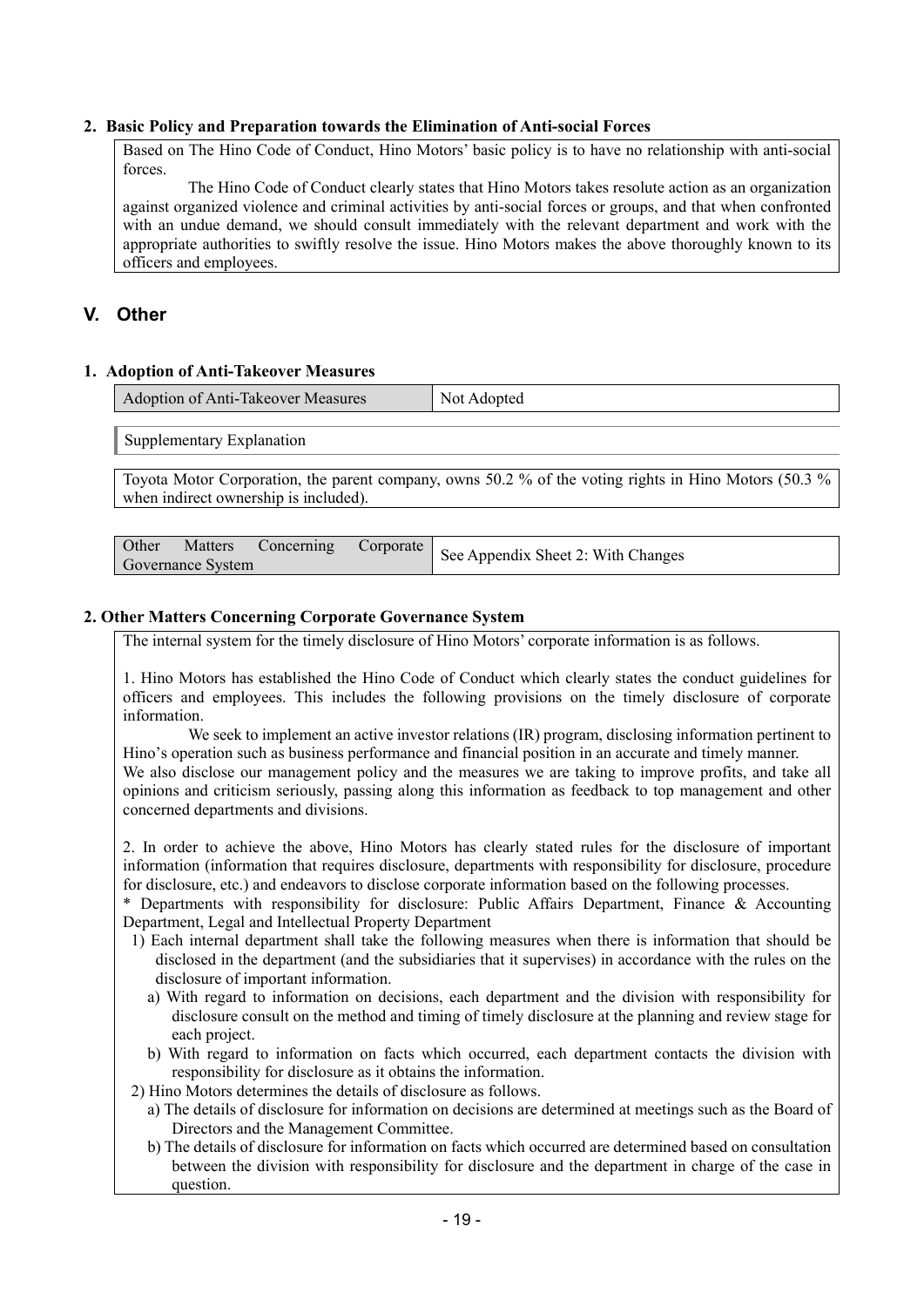3) The department with the responsibility for handling information (Public Affairs Department) promptly carries out disclosure to the stock exchange in light of the decisions described above.